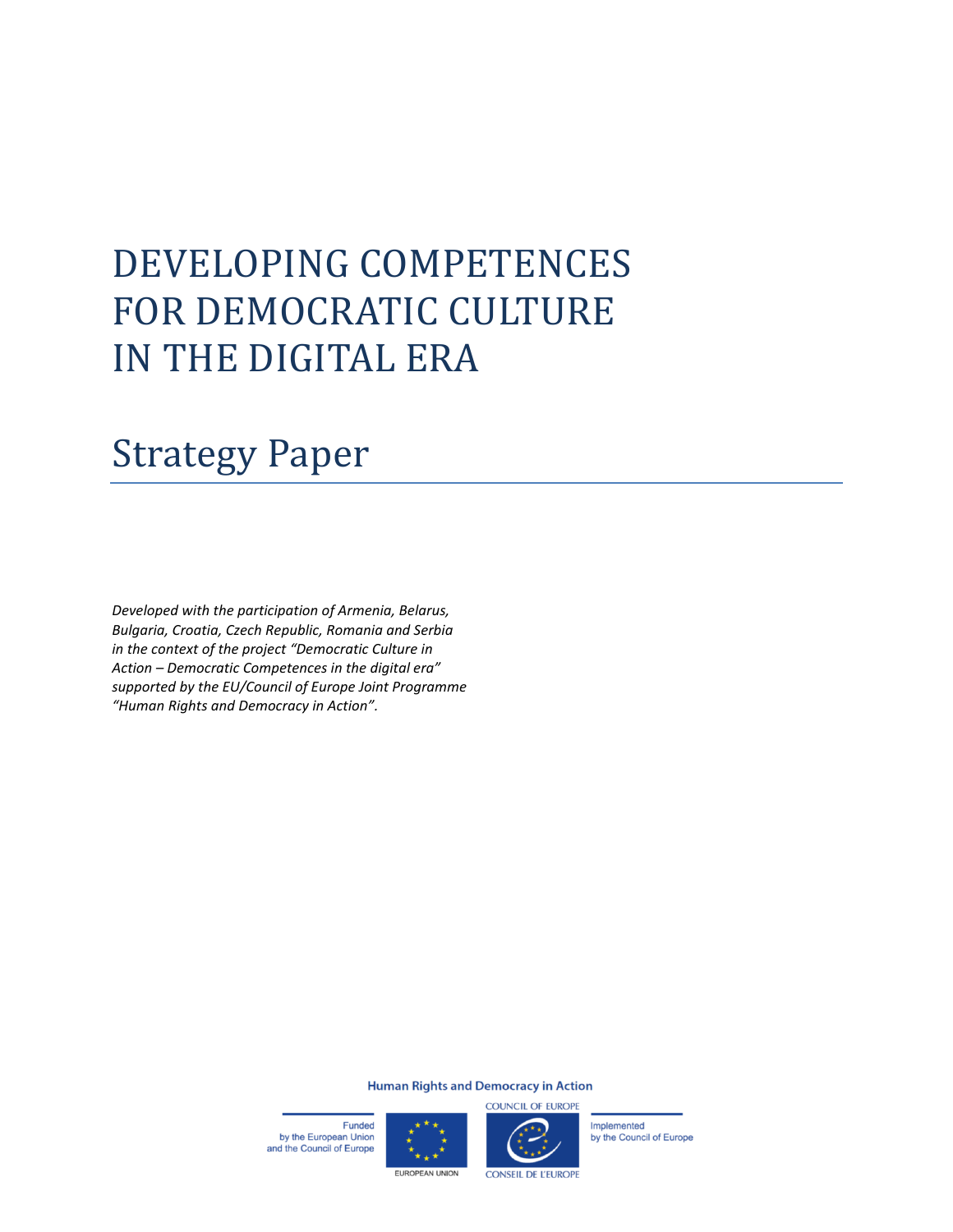This document was produced with the financial assistance of the European Union and the Council of Europe. The opinions expressed in this work are the responsibility of the author(s) and do not necessarily reflect the official policy of the European Union or the Council of Europe.

All rights reserved. No part of this publication may be translated, reproduced or transmitted, in any form or by any means, electronic (CD -ROM , internet, etc.) or mechanical, including photocopying, recording or any information storage or retrieval system, without prior permission in writing from the Directorate of Communication (F -67075 Strasbourg Cedex or [publishing@coe.int\)](mailto:publishing@coe.int).

© Council of Europe, October 2017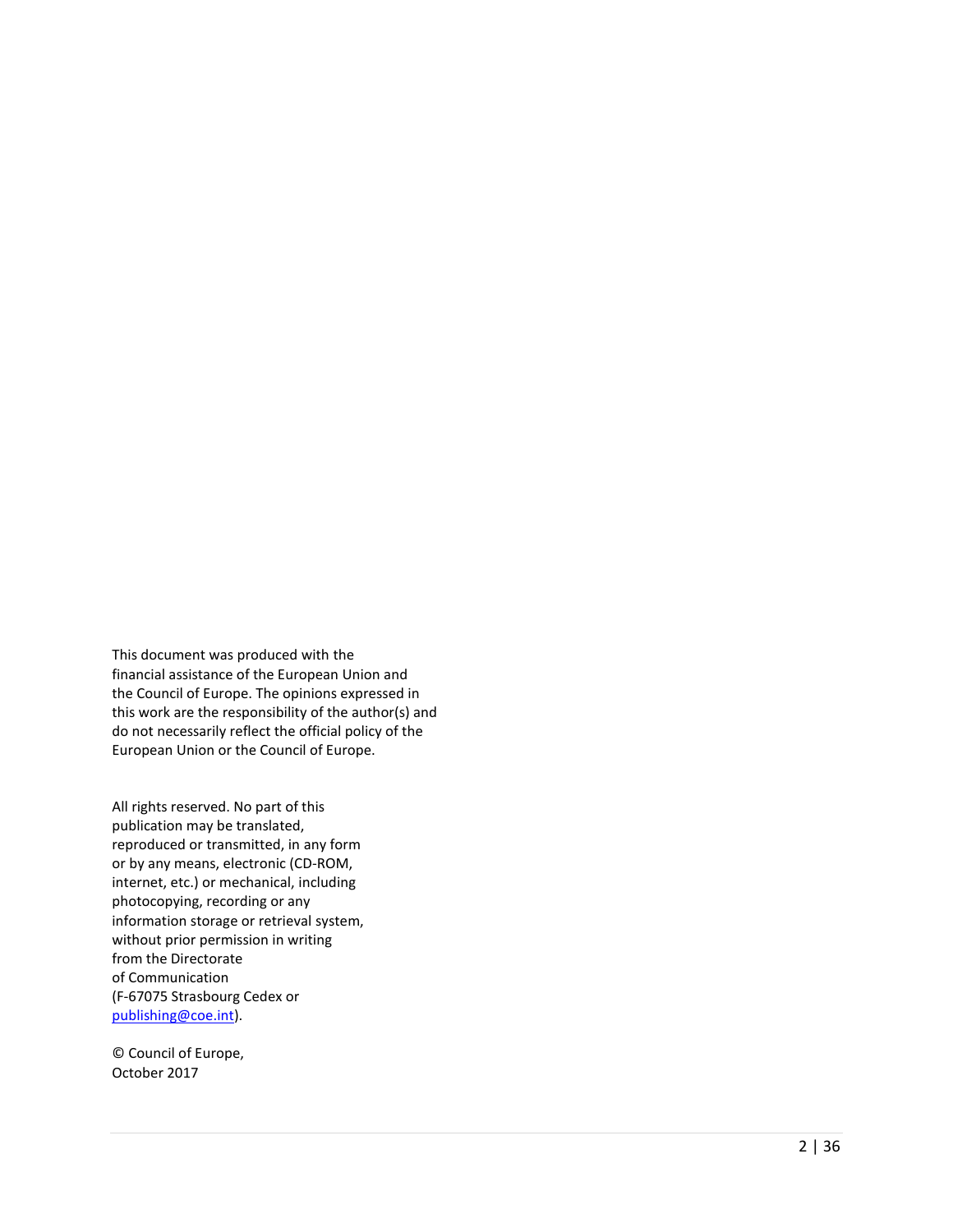# **Contents**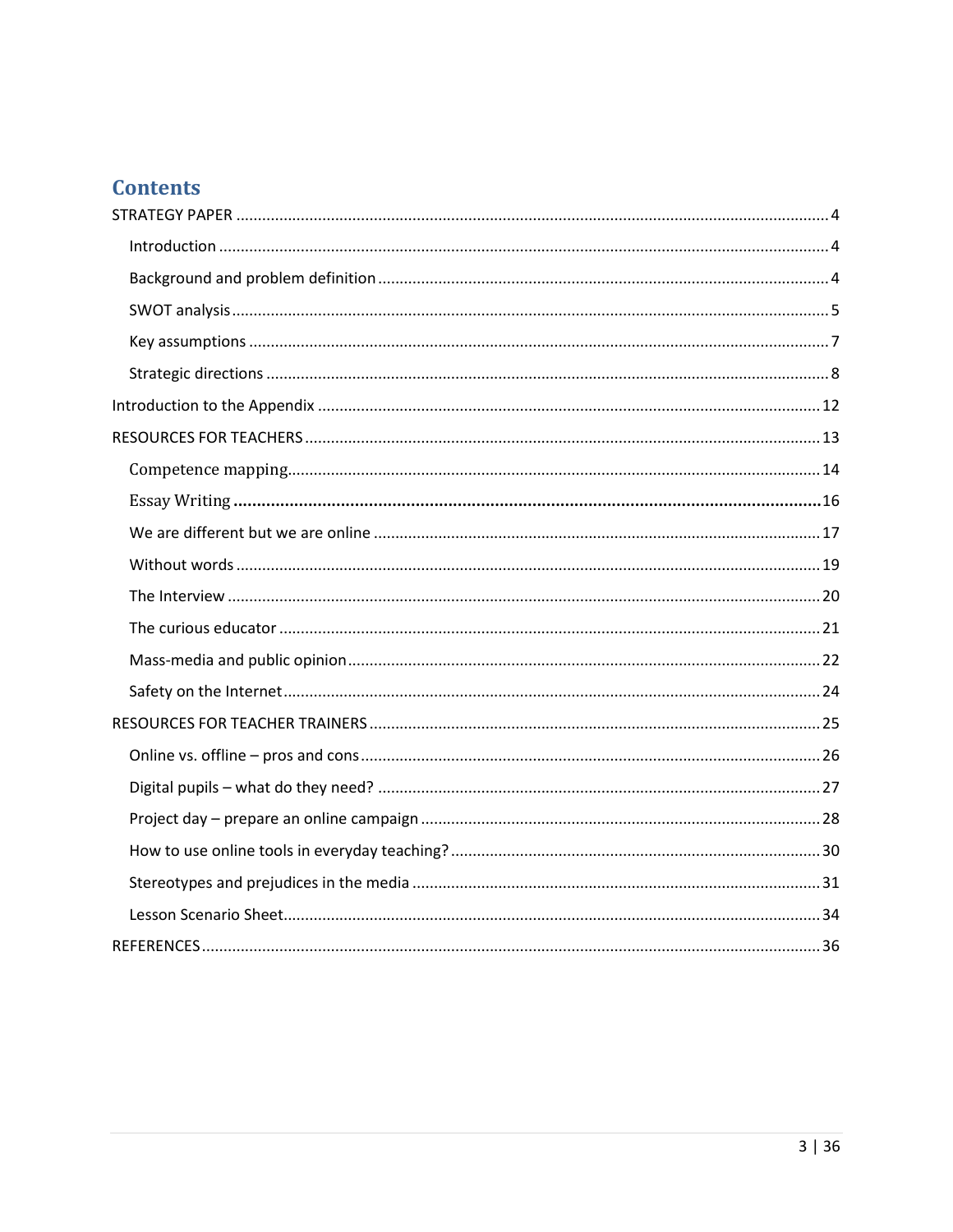# <span id="page-3-0"></span>**STRATEGY PAPER**

Developing Competences for Democratic Culture in the Digital Era

# <span id="page-3-1"></span>**Introduction**

This document was produced in the context of the project Democratic Competences in the Digital Era, co-funded by the Council of Europe and the European Commission and implemented from December 2016 to September 2017 by organisations from Armenia, Belarus, Bulgaria, Croatia, Czech Republic, Romania and Serbia (listed below in alphabetical order):

- Academy of Postgraduate (Postdiploma) Education Belarus
- Antikomplex (project coordinator)- Czech Republic
- Centre for Education Policy Serbia
- Forum for Freedom in Education Croati[a](http://www.fso.hr/)
- Open Education Centre Foundation Bulgaria
- Romanian Association of International Relations and European Studies Romania
- Union of School-Centres Union of Legal Entities Armenia, in cooperation with the Caucasus Research Resource Centre - Armenia

It aims mainly at orienting advocacy efforts and activities of non-governmental organisations (NGOs) working in the field of education but is also relevant for all stakeholders involved in formal and nonformal education, including policy-makers, managers, teachers, teacher educators, and curriculum developers.

It is based on the country reviews on how democratic competences and Information and Communication Technology (ICT) skills are reflected in educational systems and practices and focus groups on how digital world and its specifics are perceived by educators and young people in participating countries. We used acquired knowledge in interactive workshops dedicated to young people in digital world and news role of educators in this area. The main results of the whole process are reflected in SWOT analysis<sup>1</sup>, key assumptions and strategic direction of this Strategy Paper.

## <span id="page-3-2"></span>**Background and problem definition**

Based on its previous work on Education for Democratic Citizenship, Human Rights Education and Intercultural Education, the Council of Europe started in December 2013 the development of a Reference Framework of Competences for Democratic Culture<sup>2</sup> (RFCDC), built around a new model of competences including the values, attitudes, skills and knowledge and critical understanding which are

l

<sup>&</sup>lt;sup>1</sup> Analysis of Strengths, Weaknesses, Opportunities and Threats

<sup>2</sup> [www.coe.int/competences](http://www.coe.int/competences)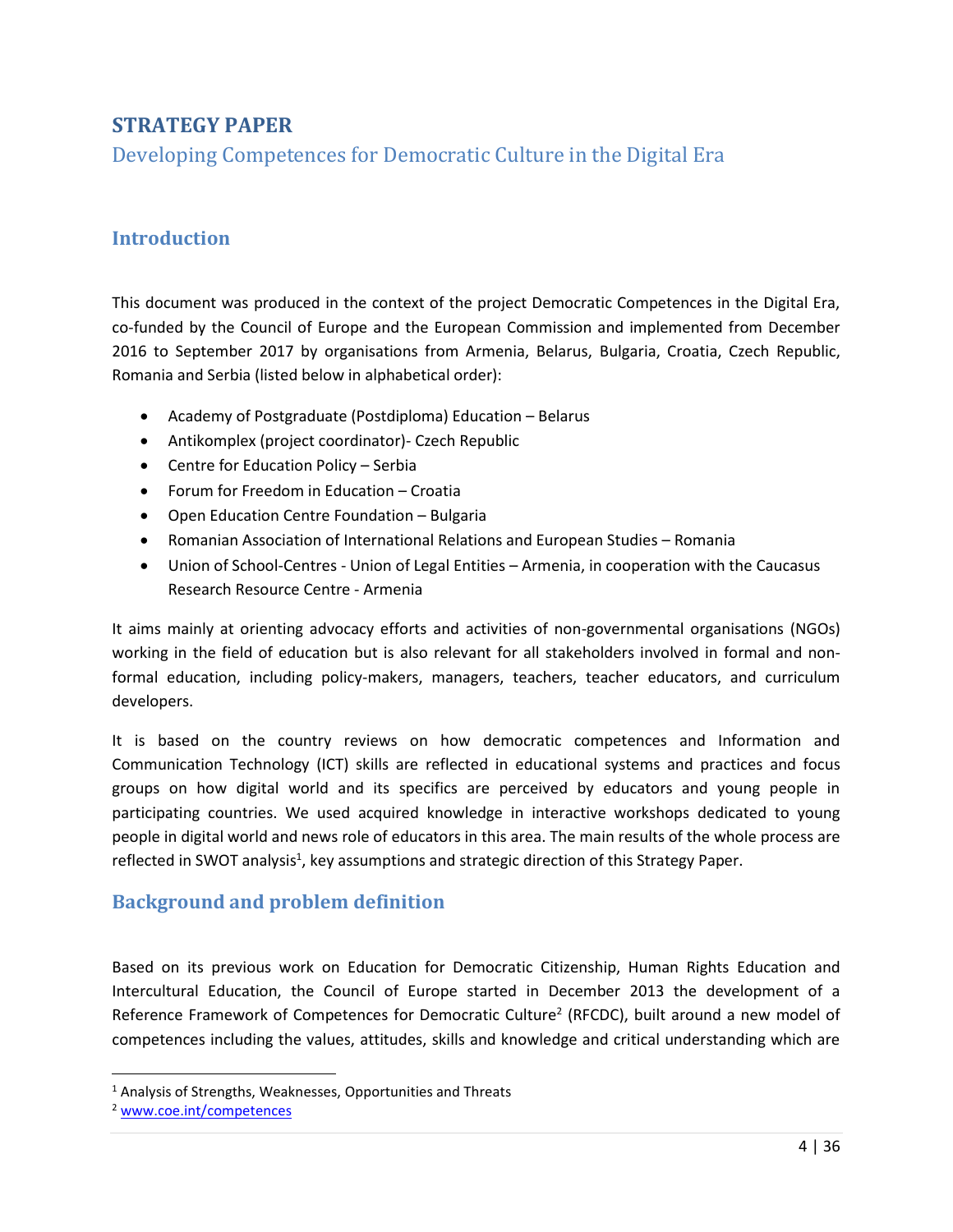needed for citizens to participate actively in a democratic and culturally diverse society and to contribute to developing a democratic culture.

In the final declaration adopted in April 2016 in Brussels by the Standing Conference of the Council of Europe Ministers of Education, the Ministers called on the Council of Europe to continue the development of the RFCDC and to assist member states in examining and implementing the framework in their national education systems, in dialogue with the educational community.

Present-day societies in Europe and around the world are strongly shaped by the wide access to internet, which makes it possible for citizens not only to have access to an overwhelming and sometimes confusing volume of information, but also to connect and interact between them, with public institutions and civil society stakeholders in different ways, in a digital world.

This paper focuses on how education providers should address the relationship between the Competences for Democratic Culture (CDC) and the digital world and on what needs to be done for the development of CDC, considering the context of the digital era.

### <span id="page-4-0"></span>**SWOT analysis**

The project collected and analysed information regarding the way CDC and ICT are reflected in policies, curricula and educational practices in participating countries. This revealed a diversity of situations and issues but also a number of common points, reflected in the SWOT analysis below:

| <b>Strengths</b>                                                                                                                                                                                                                                                                                                              | <b>Weaknesses</b>                                                                                                                                                                                                                                                                                                                                                                                   |
|-------------------------------------------------------------------------------------------------------------------------------------------------------------------------------------------------------------------------------------------------------------------------------------------------------------------------------|-----------------------------------------------------------------------------------------------------------------------------------------------------------------------------------------------------------------------------------------------------------------------------------------------------------------------------------------------------------------------------------------------------|
| Most of the CDCs (although not labelled as such)<br>are already included in the curricula, either as<br>cross-subject educational goals, or in specific<br>subjects, particularly civic education and social<br>studies.<br>Experiences in various countries with the use of<br>learner-centred, interactive methods, such as | The curricula and teaching practice often focus<br>on knowledge and statements about values and<br>less on actual development of values, attitudes,<br>skills and critical understanding. In some<br>countries school inspection insists on compliance<br>prescribed curriculum<br>with the<br>and<br>on<br>administrative requirements and does not<br>provide support to schools and teachers for |
| the ones inspired by Council of Europe materials<br>on HRE and EDC, Project Citizen, etc.                                                                                                                                                                                                                                     | facing the challenges they are confronted with.<br>In such contexts, asking teachers to focus on the                                                                                                                                                                                                                                                                                                |
| Most young people are "digital natives" and the                                                                                                                                                                                                                                                                               | development of CDC may lead to the perception<br>that they will have additional work and an                                                                                                                                                                                                                                                                                                         |
| use of ICT is part of their daily life. Their level of<br>knowledge and skills tied to the digital world is<br>often very high, most of the times higher than                                                                                                                                                                 | additional administrative burden.<br>School reality and teaching process is often                                                                                                                                                                                                                                                                                                                   |
| that of educators'.                                                                                                                                                                                                                                                                                                           | detached from the real life, relying on out-dated<br>textbooks, and the education system does not                                                                                                                                                                                                                                                                                                   |
|                                                                                                                                                                                                                                                                                                                               | consider the new online reality as a part of the                                                                                                                                                                                                                                                                                                                                                    |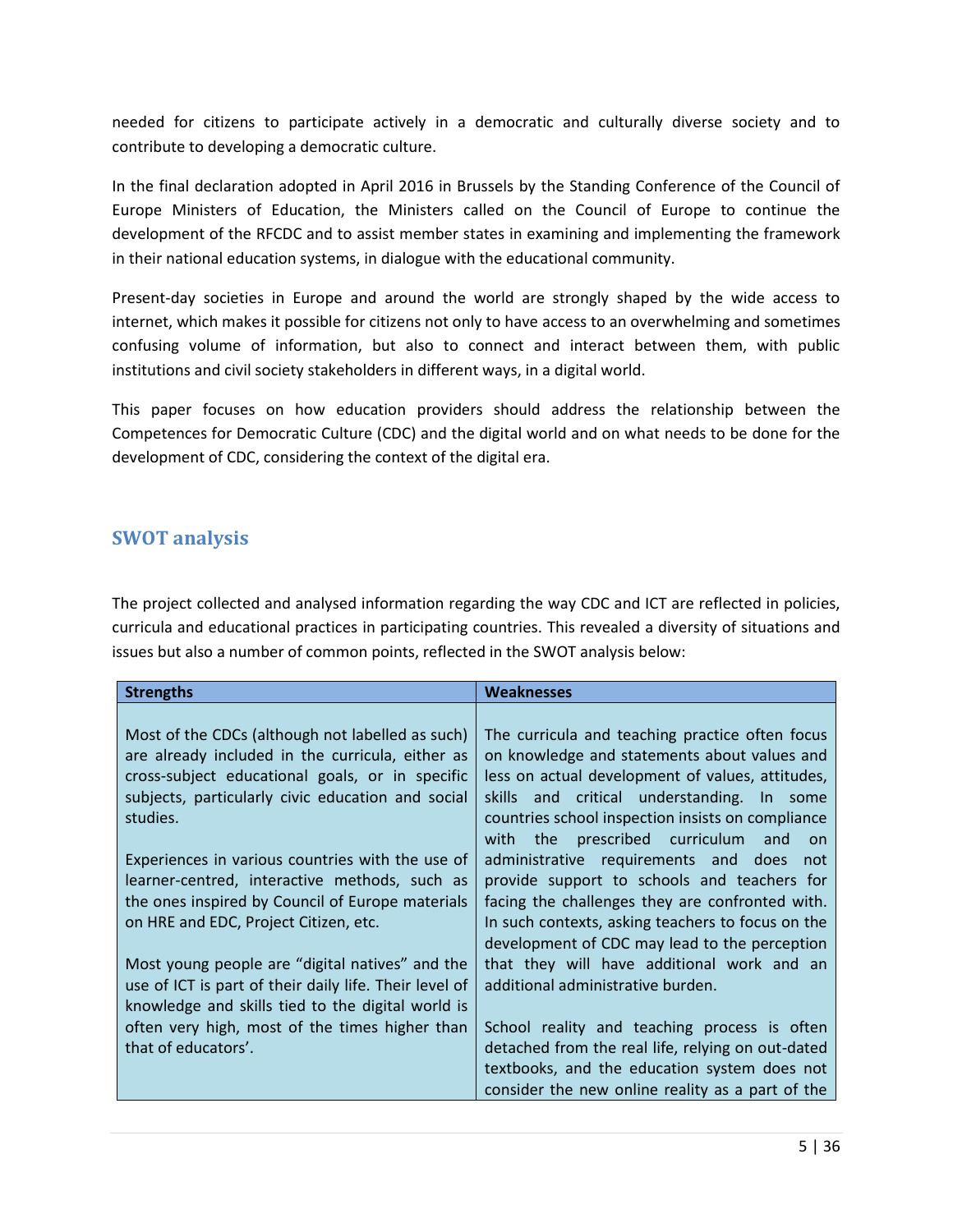|                                                                                                                                                                                                                                                                                                                                                                                                              | world and therefore as an element to be<br>reflected and considered in the teaching and<br>learning processes.<br>Lack of information or superficial understanding<br>of (certain) components of the CDC model.<br>Differences between the schools in the same<br>education system and between countries in<br>terms of access to ICT and ICT competences of<br>teachers (who are "digital immigrants") and<br>students.<br>Often a limited and limiting approach to ICT is<br>present in schools, with a focus on teaching<br>about (and not through) ICT and on protection,<br>security and safety (e.g. cyber-bullying, abuse,<br>online dependency). Teachers often experience<br>anxiety regarding the online space which is an<br>uncharted territory for them.<br>Limited experience of schools with a coherent<br>whole-school approach and tendency to reserve<br>issues related to CDC to social studies and<br>humanities. |
|--------------------------------------------------------------------------------------------------------------------------------------------------------------------------------------------------------------------------------------------------------------------------------------------------------------------------------------------------------------------------------------------------------------|---------------------------------------------------------------------------------------------------------------------------------------------------------------------------------------------------------------------------------------------------------------------------------------------------------------------------------------------------------------------------------------------------------------------------------------------------------------------------------------------------------------------------------------------------------------------------------------------------------------------------------------------------------------------------------------------------------------------------------------------------------------------------------------------------------------------------------------------------------------------------------------------------------------------------------------|
| <b>Opportunities</b>                                                                                                                                                                                                                                                                                                                                                                                         | <b>Threats</b>                                                                                                                                                                                                                                                                                                                                                                                                                                                                                                                                                                                                                                                                                                                                                                                                                                                                                                                        |
| Recent public debates regarding fake news and<br>manipulation through social media raised calls<br>for schools to equip young people with<br>competences to resist online manipulation.<br>active in advocacy, awareness<br><b>NGOs</b><br>are<br>campaigns, providing a broad spectrum of<br>teaching<br>training,<br>materials,<br>educational<br>programs for schools, teachers, students and<br>parents. | Technologies and applications are constantly<br>evolving and changing. Some disappear, while<br>new ones appear in a way impossible to predict.<br>Parents are partly for using ICT in the teaching<br>process and partly against but they are vocal in<br>is often<br>cases. There<br>lack of<br>both<br>$\overline{a}$<br>communication among parents and educators<br>regarding the challenges posed by the online<br>presence of children.                                                                                                                                                                                                                                                                                                                                                                                                                                                                                        |
| Council of Europe references, including the<br>RFCDC and educational resources, including<br>those produced in the context of No Hate<br>Speech Campaign<br>and<br>Living<br>democracy<br>materials $3$ .                                                                                                                                                                                                    | Social status, level of remuneration and unfair<br>expectation from various sides limit teachers'<br>self-confidence and motivation to build their<br>professional capacity.                                                                                                                                                                                                                                                                                                                                                                                                                                                                                                                                                                                                                                                                                                                                                          |

<sup>&</sup>lt;sup>3</sup> [www.coe.int/competences,](http://www.coe.int/competences) [www.coe.int/edc,](http://www.coe.int/edc) [www.coe.int/nohate,](http://www.coe.int/nohate) [www.nohatespeechmovement.org](http://www.nohatespeechmovement.org/) , [www.living-democracy.com](http://www.living-democracy.com/)

 $\overline{\phantom{a}}$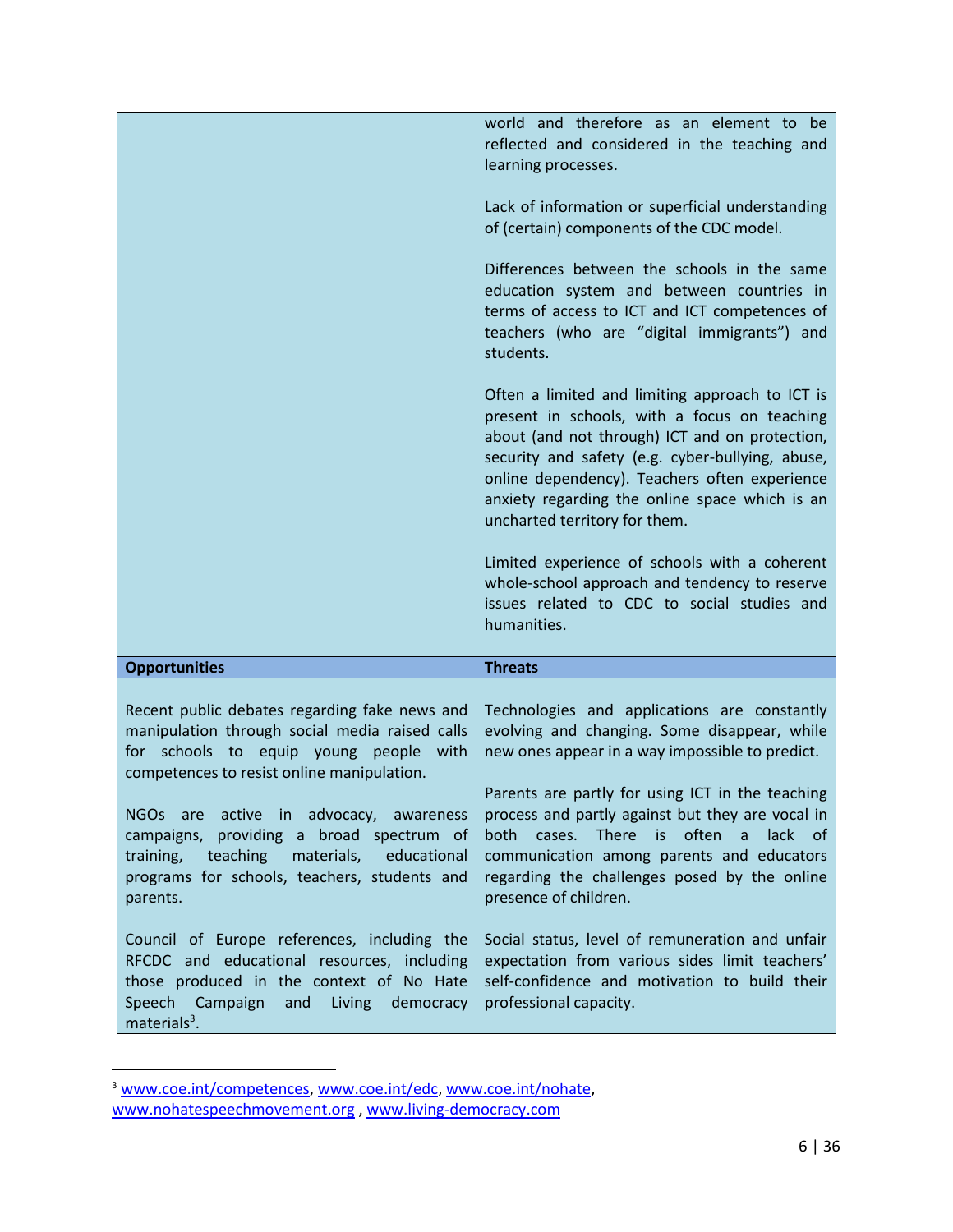# <span id="page-6-0"></span>**Key assumptions**

The progress of technology is a reality which cannot be stopped and which needs to be accepted and addressed as part of daily life and which can be seen as a challenge for education but also as an opportunity. For children and young people, internet and social media are an essential part of their lives. According to international studies, a very large proportion of teens have used some form of social media and have a profile on a social networking site $4$ 

Despite the common vision of two different worlds, a real world and a digital world, often seen in opposition, young people live in fact in one world, encompassing online and offline realities. If education becomes more effective and more meaningful when it takes into account real life and elements of reality which are familiar to learners, it means that education should also take into account the online reality.

There is a bidirectional relationship between CDC and the digital world.

On one side, because people interact with others and with various sources of information in the online environment, CDC are necessary in the digital world to the same extent they are needed in the real world. The same values, attitudes, skills and knowledge and critical understanding are necessary to interact positively with other individuals, to participate in groups and to make sense of information and ideas in the online environment.

On the other side, the online part of life can represent a valuable opportunity contributing to the development of CDC. Statistics<sup>5</sup> show that young people use the internet more than other age groups for undergoing civic activities, such as: interacting with public authorities; obtaining information from public authorities' websites; taking part in online public consultations on different civic and political issues, etc. Moreover, this online engagement could stimulate young people to get involved also in reallife civic activities.

Thus, CDC are needed for and are developed by life in the digital world.

The aim should be for children and young people to develop their CDC, not to know about CDC. They need to learn how to react to offline and online situations adequately and effectively.

l

 $4$  Proved for example by the Eurostat study from 2014 [Being young in Europe today](http://ec.europa.eu/eurostat/statistics-explained/index.php/Being_young_in_Europe_today_-_digital_world#Youth_online:_a_way_of_life) – digital world.

<sup>&</sup>lt;sup>5</sup> Eurostat file[: Proportion of people who use the internet for civic activities.](http://ec.europa.eu/eurostat/statistics-explained/index.php/File:Proportion_of_people_who_used_the_internet_for_civic_activities,_EU-28,_2014_(%C2%B9)_(%25)_BYIE15.png)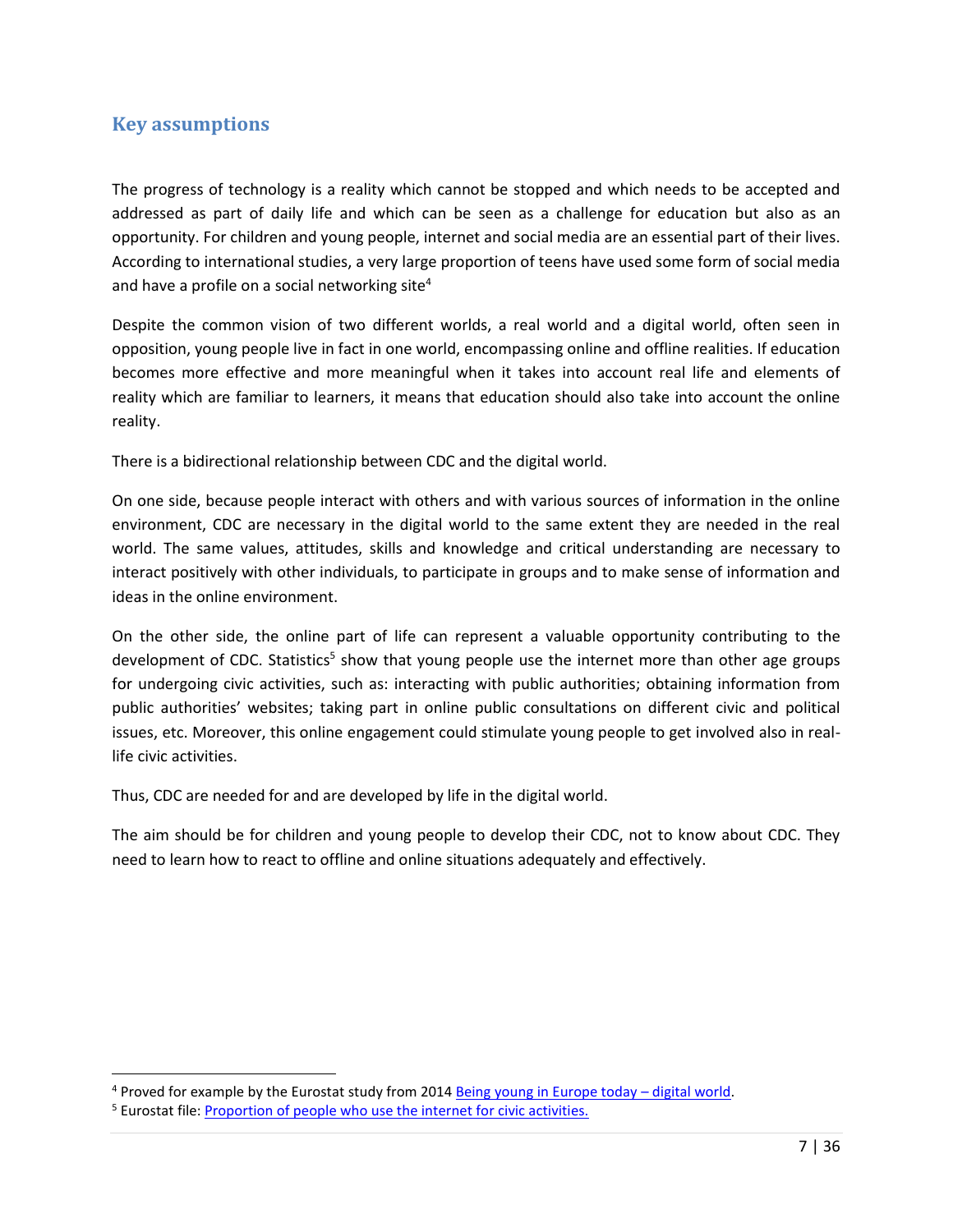# <span id="page-7-0"></span>**Strategic directions**

#### **1. Empowerment of educators: mind-set change and capacity building**

#### **a. Awareness and accurate information about CDC for educators**

Educators need to be supported in understanding the meaning of all twenty elements of the CDC model and in becoming aware of the potential that the RFCDC has for education.

Some of the elements of the RFCDC have a clear and straightforward meaning. Others represent social science concepts less known outside the circle of specialists in the field, while some elements use common language words but have a specific understanding defined in the context of the framework. To avoid the risk of misunderstanding, educators need to become familiar with the meaning of CDC and relate them with the observable behaviour reflected in the descriptors of competence associated with the RFCDC.

Educators need to be made aware that they are already implementing many of the elements of the CDC Framework and that they might need to adjust some aspects of their current practice, perceiving the RFCDC as a resource and not as an additional burden within an already demanding and often difficult work context.

#### **b. A learner-centred view of the education process**

If the education process is seen as focusing not on accumulating pre-established knowledge but on developing competences and supporting learners to build their own understanding of the world, it should explicitly relate to their life experiences. Thus, educators need to bring the learning process closer to the real life of the children and young people, therefore incorporating also aspects concerning their experiences with the digital world.

The education process should also appreciate and make use of the competences that children and young people accumulated through informal learning in the online environment or by attending ICT related non-formal educational activities. Young people are more and more used to learning by exploring a new tool or by using various online tutorials. This is actually a proof of autonomous learning skills and should be acknowledged and encouraged in the school context, together with the critical thinking skills in order to develop the ability to identify reliable and valid sources of learning.

However, this also means making learners aware that they can use offline the competences acquired in the online environment, including the ones related to democratic participation. They should also be made aware that "click activism" is not enough and that actual participation in real life is needed.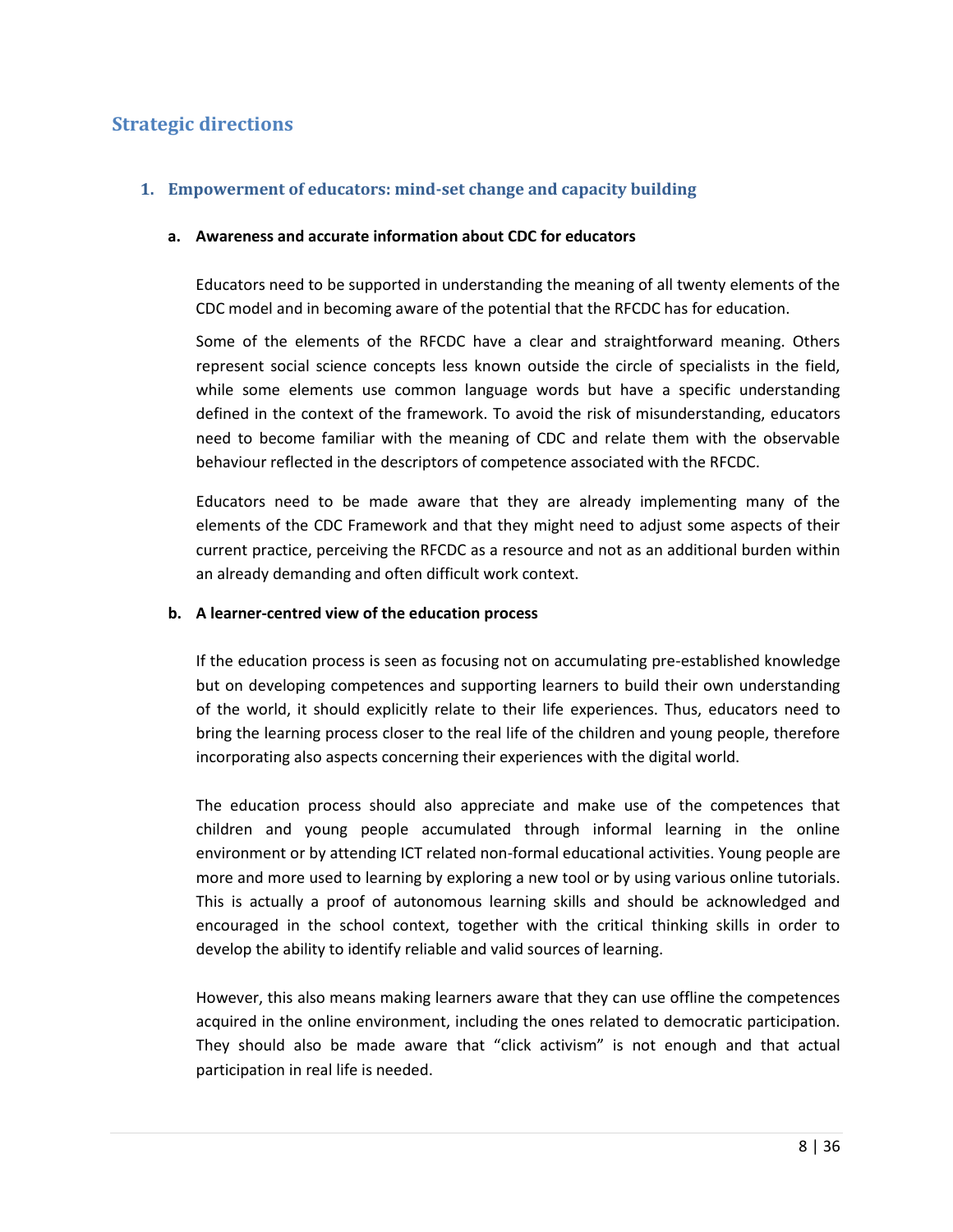#### **c. Teacher as facilitator of learning**

Teachers need to feel confident in a position where they do not necessarily know more than the learners. As "digital natives", it is normal that young people learn fast how to use various new ICT tools. It is, of course, very well if teachers develop continuously their ICT skills but it is not necessarily that they keep up with the pupils on this. Even without being themselves ICT savvy, teachers can find ways to bring the ICT competences of young people into the learning process as resources and enable them to contribute also to the development of CDC.

New educational strategies, inspired by non-formal education, can be developed based on the use of internet and of mobile devices that learners have. Also, many of the educational activities teachers are used to doing, can also be adapted by taking into account the digital world.

Teachers should be supported to embrace the view that a mutually enriching dialogue can be established with learners, based on respect and trust. By accepting the role of facilitator of learning, teachers also help learners to develop autonomous learning skills and critical understanding.

#### **d. Access to training and educational materials**

To be able to perform this role of facilitator and give proper visibility in the learning process to the experiences of learners with the online environment, teachers need access to training and support materials, preferably in their respective native language.

Training can include examples of ways in which various ICT tools can be used to develop CDC but teachers do not need extensive training in new online applications which risk to be outdated in a few months, they need to feel safe and confident in their role in the digital era and have the capacity to empower pupils through developing their CDC.

#### **2. Whole-school approach: a coherent approach and involvement of all stakeholders**

Developing CDC through ICT and awareness of the fact that CDC are relevant also for the online environment should not be left to isolated activities done occasionally by civics or ICT teachers. There is no need to add a special subject on "digital citizenship" but it is crucial that all teachers really acknowledge that world has changed and that education cannot remain isolated in an ivory tower.

To be effective, such an approach should be reflected across school subjects. Teachers of any subject can contribute to developing CDC while making references to the digital world. This does not mean that everything needs to change but it is a matter of opening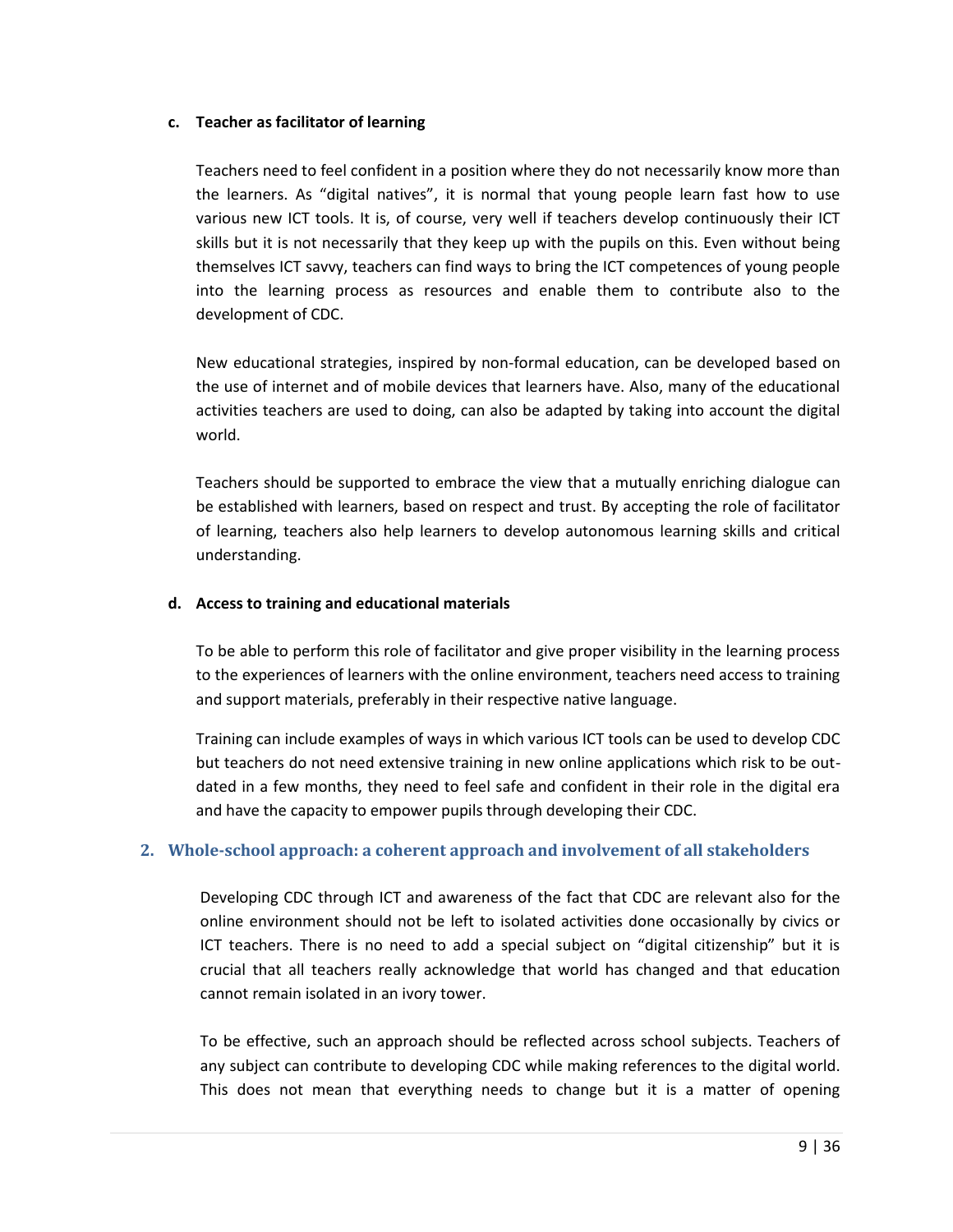opportunities for teachers and students to use ICT in schools, in teaching, learning and assessment. For example tests can also be given via an app or a website. Various online tools and exchange platforms are available and can be used for this purpose. Extracurricular activities need to be also planned in a coherent and integrated way to take into account the potential of ICT for the development of CDC. In order to achieve this, cooperation among teachers and school management support are necessary.

Schools can also contribute to the developing of CDC through ICT by organising democratic processes which imply also the use of ICT and by promoting a democratic school environment. This can also refer to issues of online safety and polite online behaviour.

Additionally, various other stakeholders should be made aware of the commitment the school has in developing CDC through ICT and should be asked to support the process.

Having the support of parents is essential for the success and this means that proper care is needed to making sure that parents understand what the school is offering and to countering resistances and fears some parents might have. Some parents may also take an active role in supporting, for example, project-based activities connected with CDC and ICT.

Other valuable contributions can be envisaged from volunteer ICT experts, NGOs addressing various social issues, non-formal education providers, or local authorities engaged in consulting citizens on local matters by using ICT.

#### **3. Policies, inspection and evaluation promoting the development of CDC through ICT**

Support of laws and education policies in each country is an essential foundation for successful implementation of CDC through ICT. This does not mean necessarily changes in the curriculum. Much can be done within the existing curricular framework with proper support and empowered teachers and making sure to minimise the administrative burden of teachers and schools.

Often, simple school-based policies regarding access to internet, the possibility to use ICT, and access to various ICT tools can make a big difference and encourage both teachers and learners to tackle the potential of the digital world for developing CDC.

Inspection and procedures for evaluation of teachers and schools need to support the development of CDC and recognise also efforts made in developing CDC in relation to the digital world.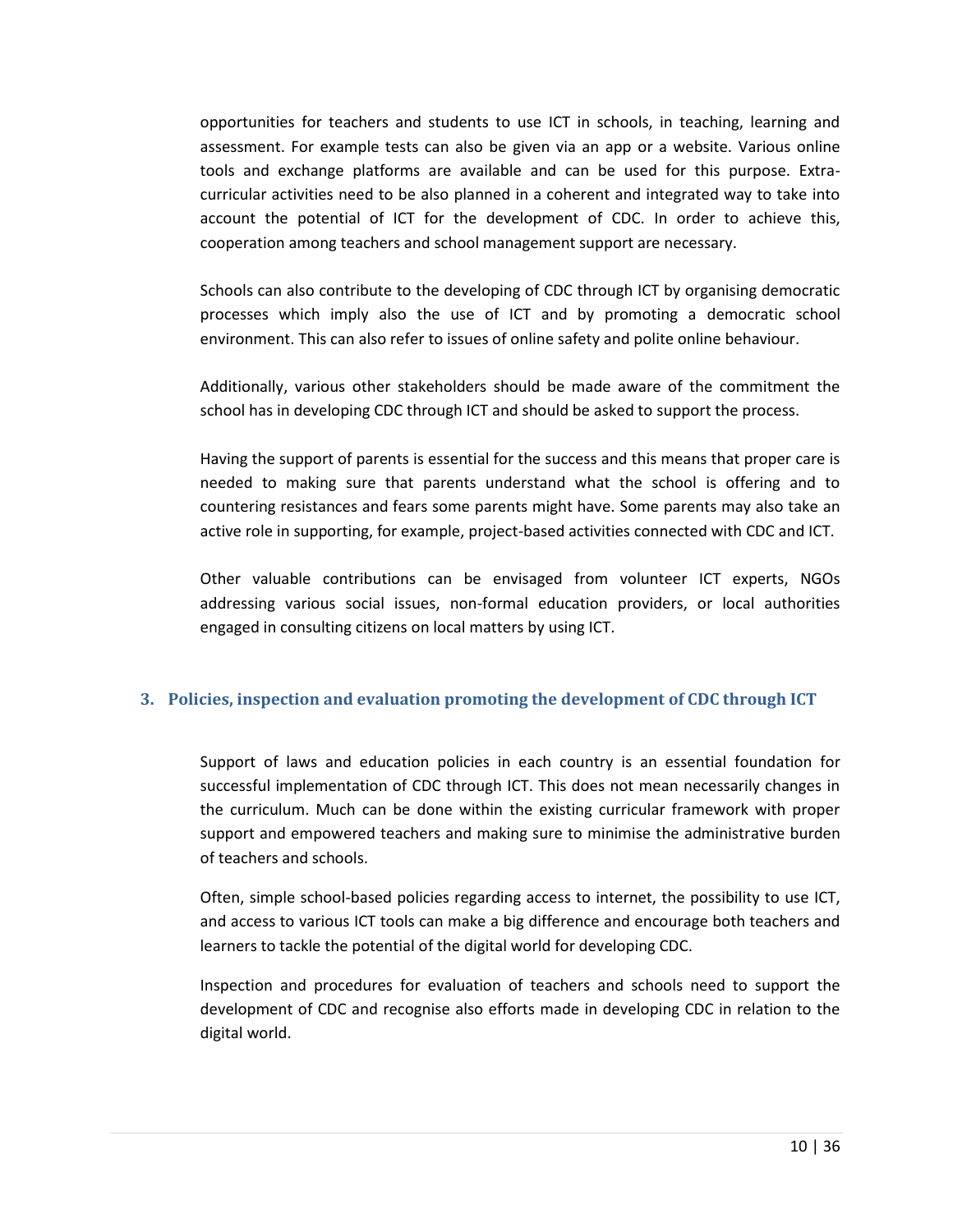# DEVELOPING COMPETENCES FOR DEMOCRATIC CULTURE IN THE DIGITAL ERA

Appendix – Tools for teachers and teacher trainers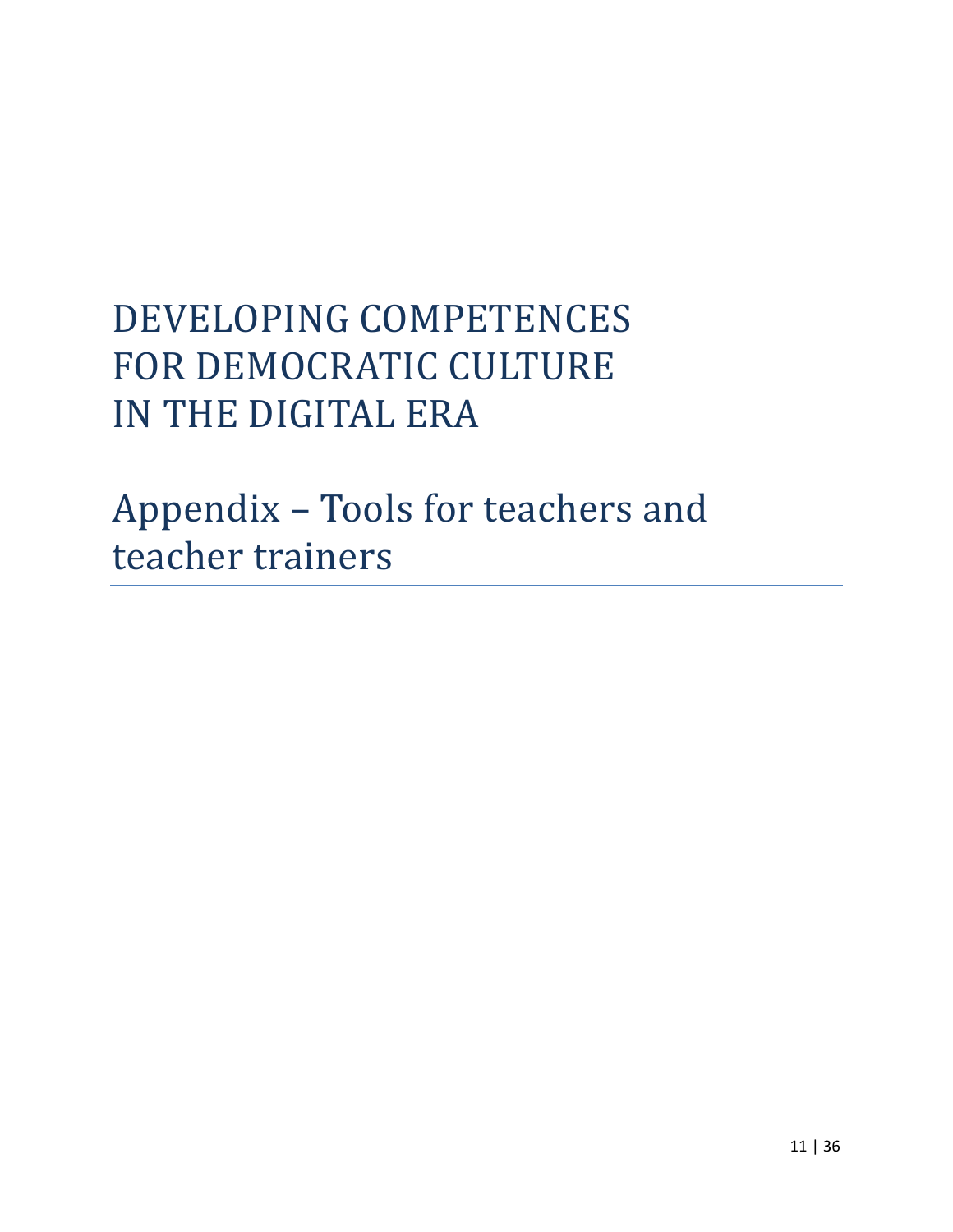# <span id="page-11-0"></span>**Introduction to the Appendix**

This appendix presents examples of educational resources and tools developed and tested during the implementation of the project Developing Competences for Democratic Culture in the Digital Era, as a response to the needs identified in each participating country. These examples further develop and illustrate the ideas in the Strategy Paper, pointing out concrete suggestions for its implementation.

There are twelve tools, some describing educational activities done with learners, while others are to be used in training workshops for teachers. Most of them can be used as such but all can be adapted or seen as inspiration for teachers and trainers to design their own interventions aimed at contributing to the development of the competences for democratic culture in relation with the digital world.

Each activity is directly focused on the development of a cluster of competences for democratic culture and they are first of all a proof and an illustration for those committed to implement the recommendations in the strategy paper that it is possible and easy to move beyond general statements into practice.

All suggested activities are in some way connected with the digital world. They are drawing attention to the risks and challenges of online interactions, pointing out the positive contribution that the digital world can have for developing or using the competences for democratic culture, or pointing out online tools and resources which can enhance the effectiveness of educational activities aimed at developing the values, attitudes, skills, knowledge and critical understanding necessary for a democratic culture.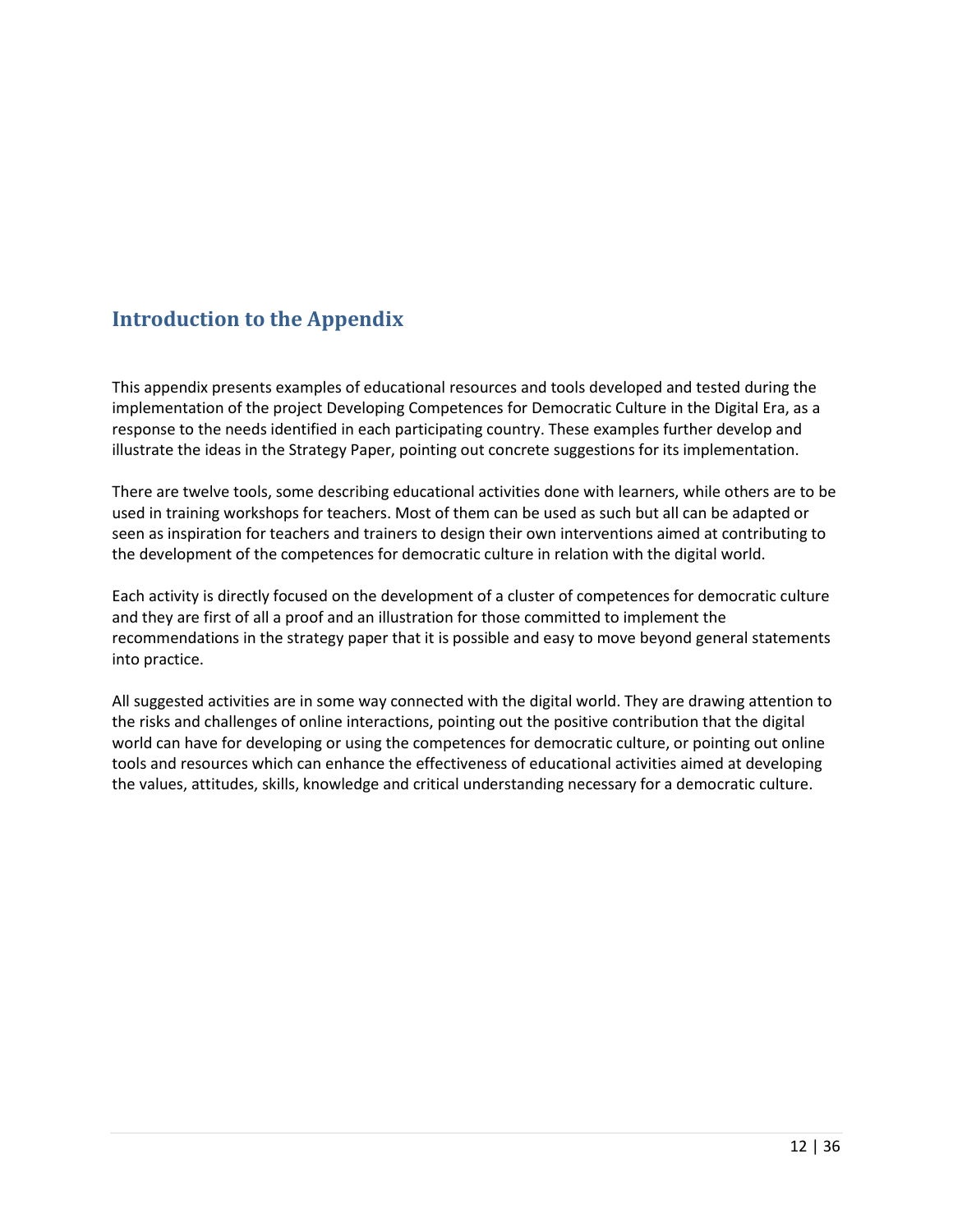# <span id="page-12-0"></span>**RESOURCES FOR TEACHERS**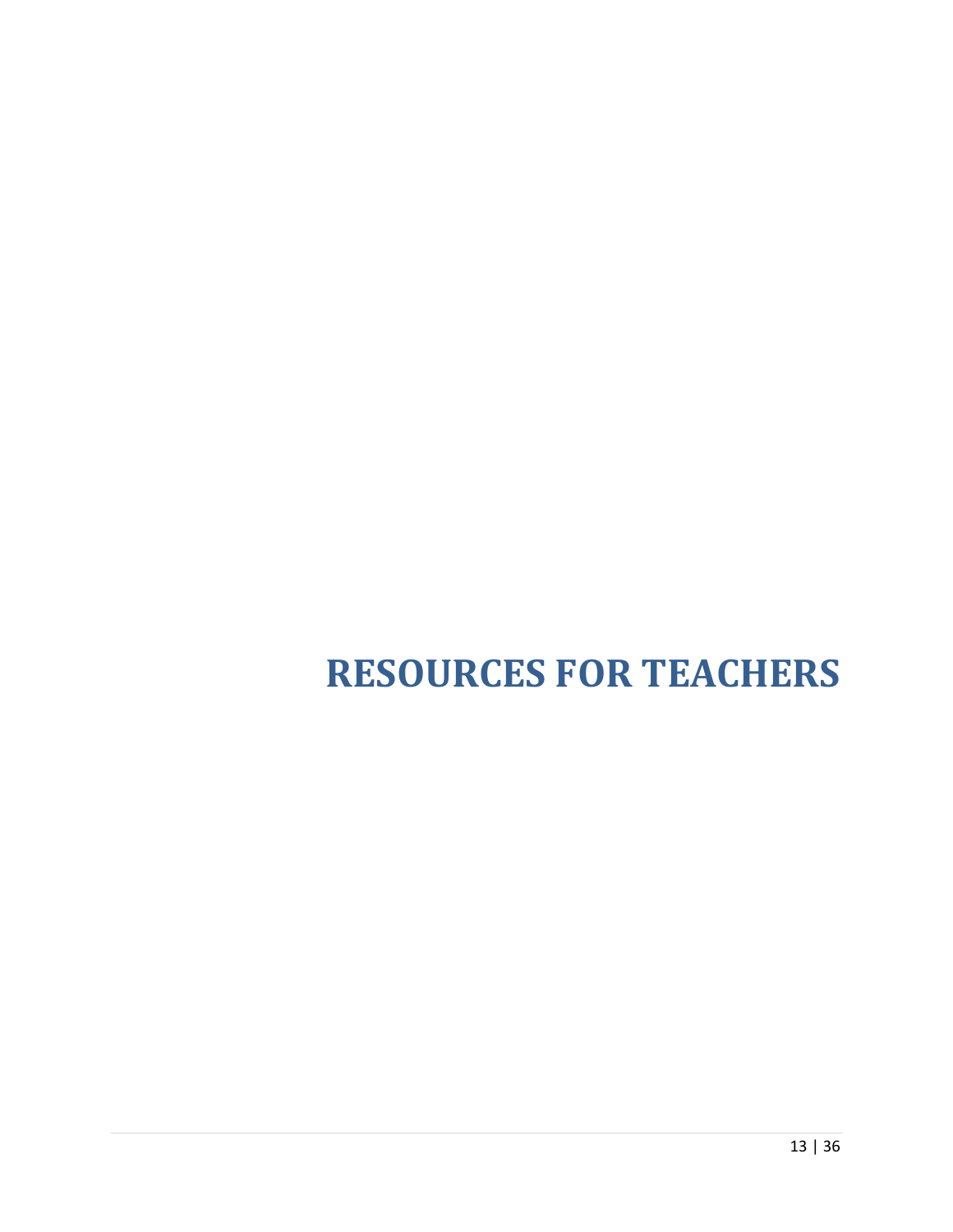### <span id="page-13-0"></span>**Competence mapping**

#### **Tool proposed by the project partner in Armenia**

**Type of tool:** Evaluation activity

#### **Competences:**

- Knowledge and critical understanding of students' competences for democratic culture (CDC) in digital space;
- Evaluation and analytical skills;
- Communication skills.

#### **Target group:** 9<sup>th</sup> grade students – secondary education

#### **Main goals:**

- Evaluating students' acquisition of the competencies
- Analysing feedback of students
- Utilisation of CDC descriptors
- Critical reflection on values, attitudes, skills, knowledge and critical understanding

#### **Description:**

Methods used: pre and post score-card evaluation, team work with students, role plays with students, observation

IT resources: digitization of the score card as a survey monkey tool to produce an analysis, internet access

#### **Tasks for the teacher at the beginning of the teaching school term:**

#### **Pre-Assessment**

- Discuss the CDC model with the students and think how are the competences expressed in the digital space
- Use the CDC descriptors to create a score card. Identify the bunch of skills.

Exemplary raw in the score-card on a 0-5 scale:

| Student | Descriptor ID   | Descriptor    | $1 = \nV$ ery | $2 = Basic$ | 3=Intermediate | 4=Almost | 5=Advanced | <b>No</b> |
|---------|-----------------|---------------|---------------|-------------|----------------|----------|------------|-----------|
| ID      |                 |               | basic         |             |                | Advanced |            | skill     |
|         | Skill#1         | Shows ability |               |             |                |          |            |           |
|         | Autonomous      | to identify   |               |             |                |          |            |           |
|         | learning skills | resources for |               |             |                |          |            |           |
|         |                 | learning from |               |             |                |          |            |           |
|         |                 | internet      |               |             |                |          |            |           |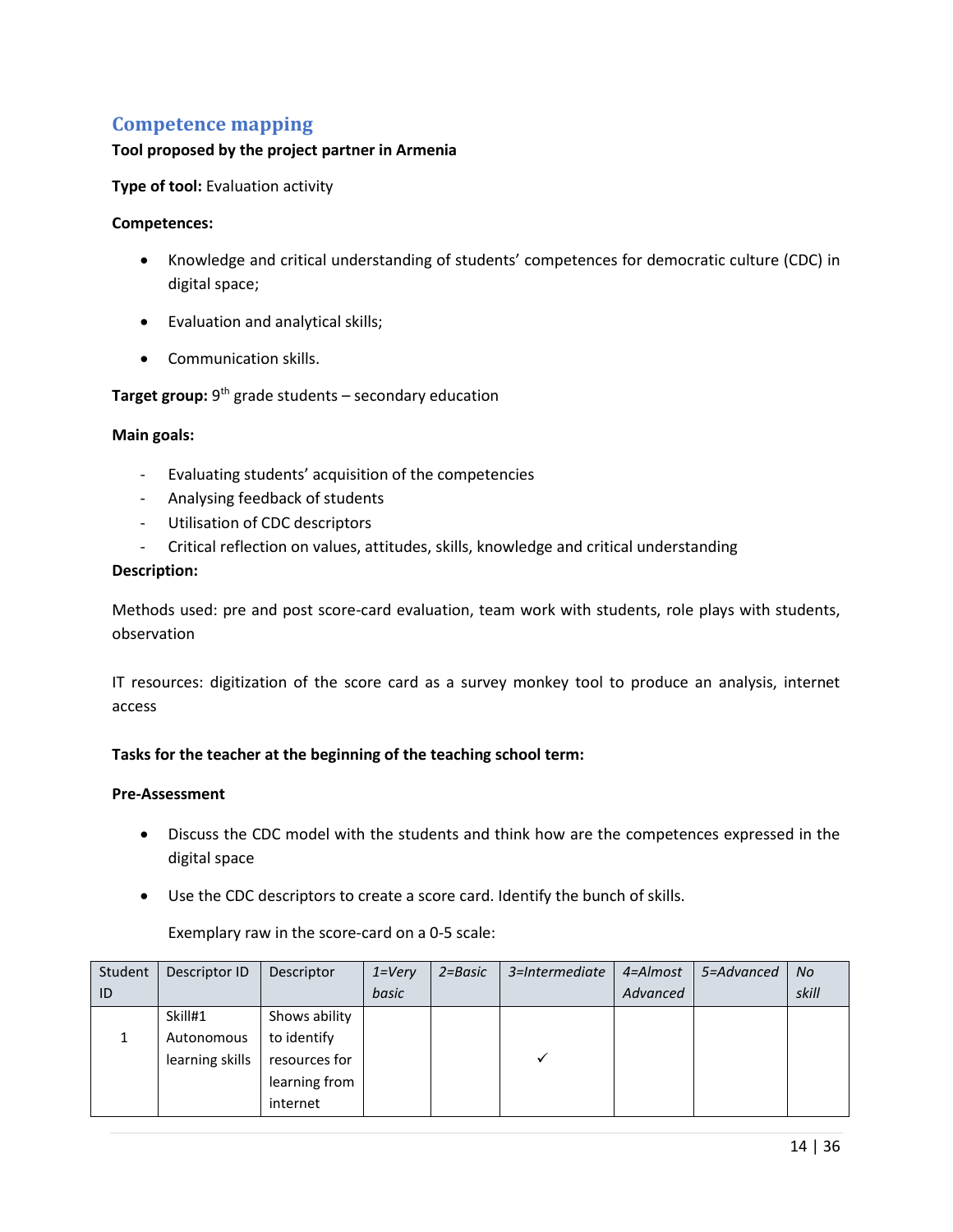- Think of a team work or a role play to assess the skills during a lesson
- Do the evaluation in group with other teachers to cross-check the score of a student, have at least three evaluators (teachers) with different teaching background (social science, hard science, life science) in the class when evaluating
- As soon as you finish scoring, transfer/input the data in the survey monkey questionnaire
- Produce the analysis
- Follow-up: discuss your analysis with teachers and students

#### **Tasks for the teacher by the end of the school term:**

#### **Post-Assessment**

- Repeat exactly the same step as for the pre-assessment. Remember that should assess the same set of skills using the same score-card.
- Compare the pre and post evaluation data and calculate the difference in students' scores. Pay attention to low scores.

Produce the map of the competences:

Exemplary raw in a map (highlighted part indicates low scores):

| Student ID | the skill#1 | Difference score for $\vert$ Difference score for $\vert$ Difference score for $\vert$ Skills competence<br>the skill#2 | the skill#3 | (sum) |
|------------|-------------|-------------------------------------------------------------------------------------------------------------------------|-------------|-------|
|            |             |                                                                                                                         |             |       |
|            |             |                                                                                                                         |             |       |
|            |             |                                                                                                                         |             |       |
|            |             |                                                                                                                         |             |       |
|            |             |                                                                                                                         |             | 10    |

#### **Recommendations:**

- Collaborate with teachers and students
- Aside from survey monkey, there are other online tools to input and analyse data, check the following:
- Survey Monkey
- Typeform
- Google Forms
- Client Heartbeat
- Zoho Survey
- Survey Gizmo
- Survey Planet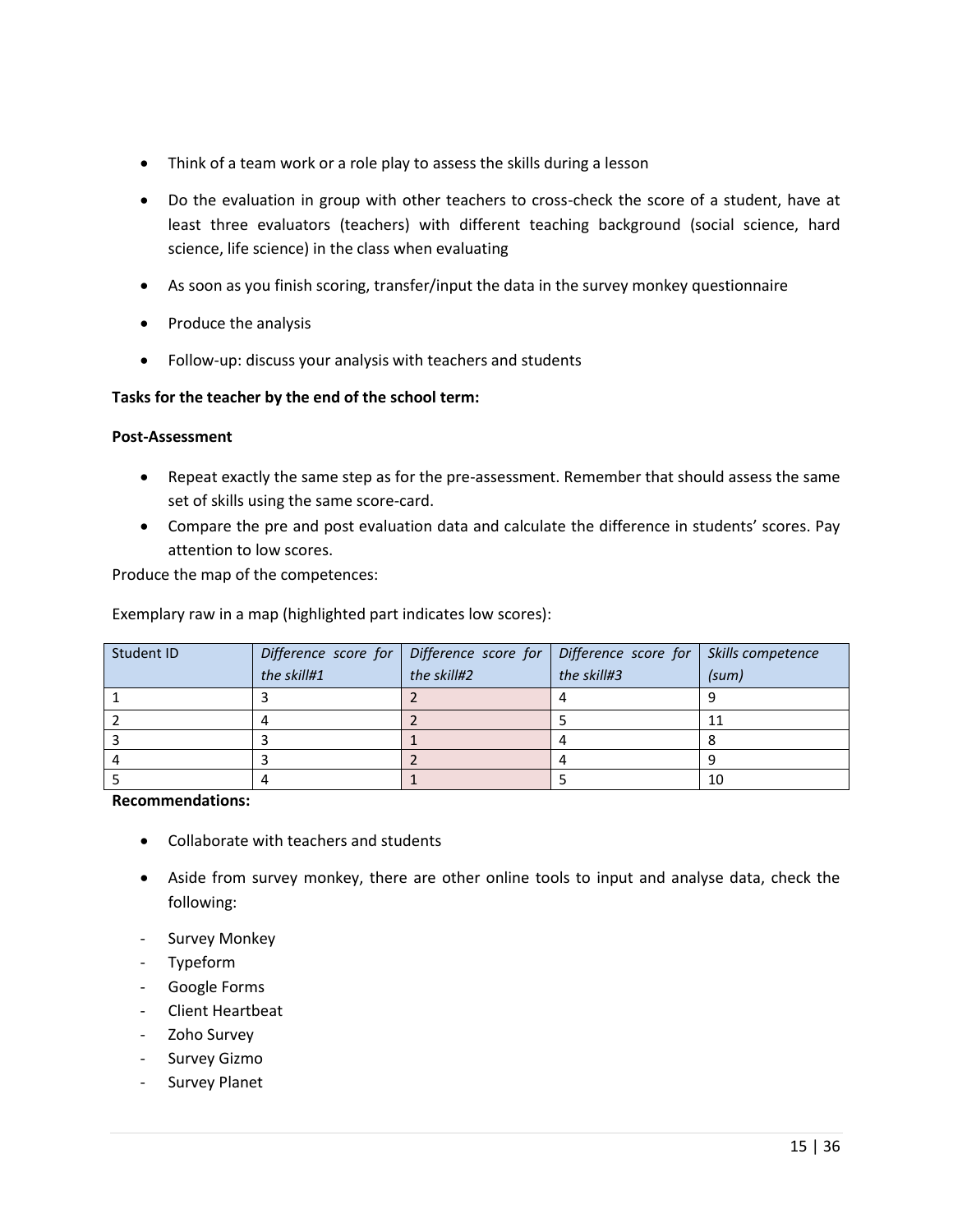# <span id="page-15-0"></span>**Essay Writing**

#### **Tools proposed by the project partner in Armenia**

**Type of tool:** Essay assignment to students

**Competences:**

- Writing skills
- Self-reflection on digital activities
- Analytical skills
- Knowledge and critical understanding of human rights in digital era

**Target group:** secondary and high school students

**Main goals:** 

- Reinforce self-reflection of the pupils on how they behave online

#### **Description:**

The students are given a written work assignment and three weeks' time to write an essay. During the three weeks they are encouraged to keep a diary of their online activities. Based on the diary they are to address the task.

#### **Exemplary assignment:**

You are asked to write an essay. Think of the digital world, advances in technologies and the time you

spend on the Internet. Write your ideas reflecting on the following questions:

- Why is Internet important?
- What do you do on the Internet?
- What can you learn through internet and what can harm you on the Internet?
- Compared to off-line experiences, how is your communication with other peoples (peers, friends, teachers etc.) change in the online space?

**Final part:** Thematic analysis, summing up the results and reflection.

After you read all of the essays submitted by the students, highlight the most discussed themes. Design a separate lesson to talk to pupils over these themes.

#### **Recommendation:**

Do not grade students' essays. Use the essays as sources of information to generate an important dialogue between you and the students and among the students.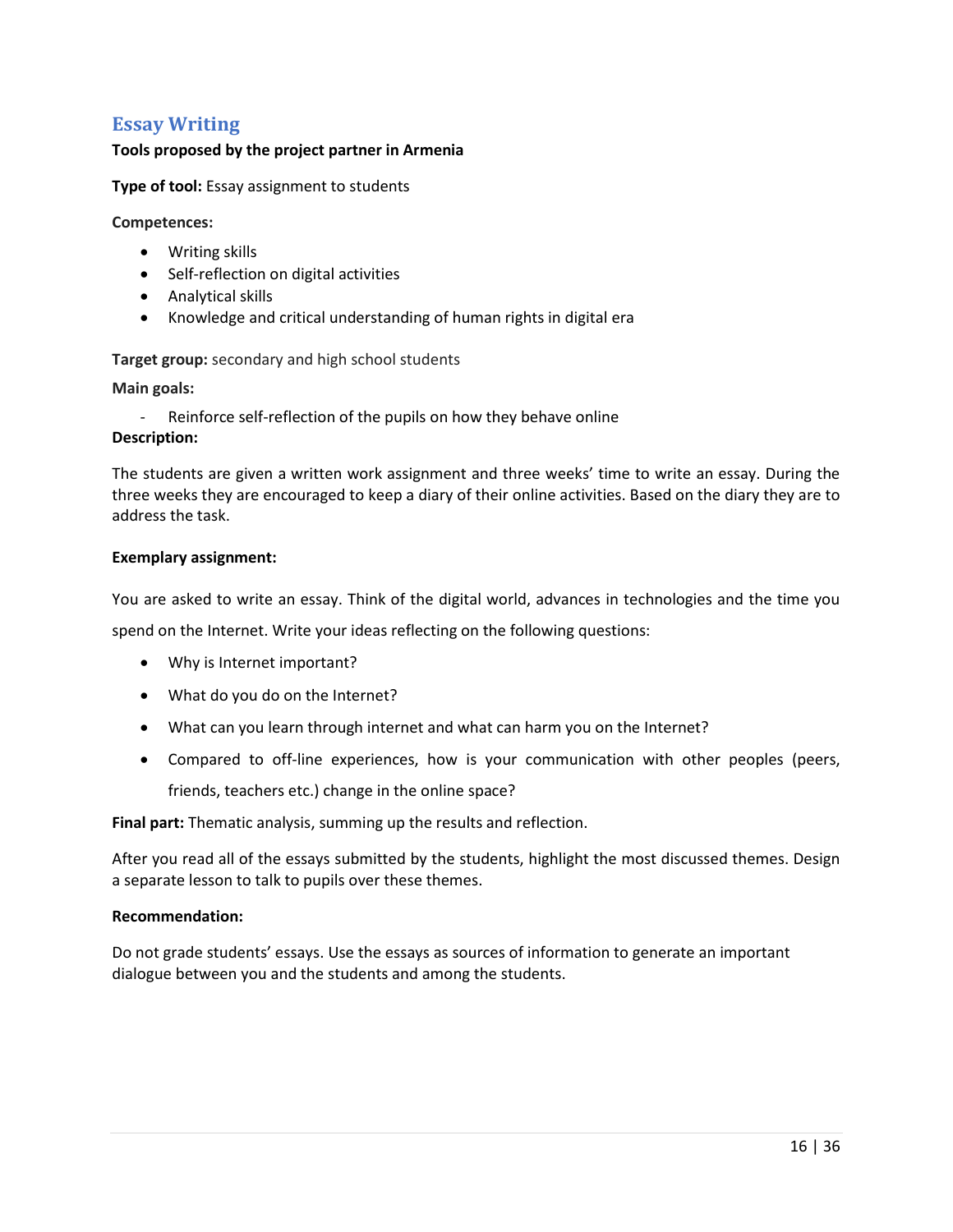# <span id="page-16-0"></span>**We are different but we are online**

#### **Tool proposed by the project partner in Belarus**

#### **Type of tool:** lesson

**Competences:**

- Valuing cultural diversity
- Knowledge and critical understanding of culture, cultures and media
- Analytical and critical thinking skills
- Communication skills

**Target group:** secondary and high school students

**Main goals:** 

- Development of students' abilities to use, analyse and evaluate information resources and social media networks and the way they reflect cultural diversity.

#### **Description:**

*Necessary materials***:** A2 sheets (10 items), articles (5 items), colourful stickers

#### *Introduction*

The teacher greets the participants and asks everyone one by one to tell their names and to mention what ethnic background people in their families have (example: My name is Natalia, in my family there are Russians, Ukrainians, Poles, etc.).

Students perform the exercise one by one. Many students have relatives with different ethnic background.

The teacher summarizes the information and makes a conclusion about the cultural diversity in society and about the need for intercultural dialogue and intercultural education.

#### *Main part*

a. Presenters announce the rules of work in groups. Participants are divided into 5 groups

1<sup>st</sup> group – national public media,

2<sup>nd</sup> group – private TV,

3 d group – foreign media,

4 th group – bloggers,

- 5<sup>th</sup> group news internet portals
- b. Each group has to design a logo and a slogan which would characterize their type of media.
- c. Game "Comments"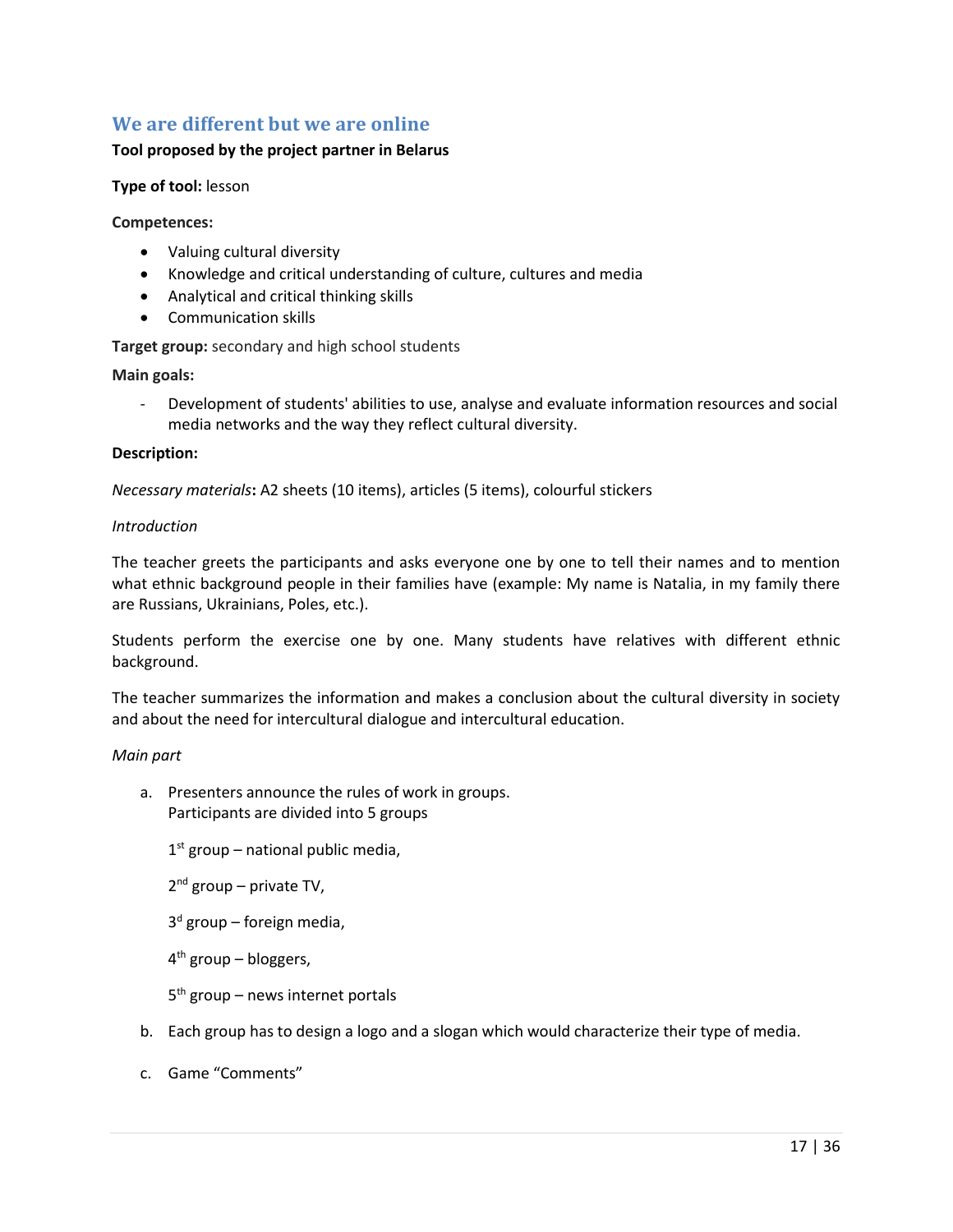Each group gets a large sheet of paper with a printed extract from the corresponding media stick to it (it can be a screenshot, newspaper clipping, quotation, etc.). Each extract refers to an issue related to cultural diversity.

Group participants have to comment on the article by gluing stickers with comments (all comments should be signed, using a nickname or their real name). The papers are passed to the next group which leaves comments to the article or to the already existing comments. The process continues until each group receives back the original paper.

The groups analyse the comments and present conclusions.

Debriefing and reflection will focus on the following questions:

- 1. How can various types of media and social networks be useful in understanding issues related to cultural diversity in society and what are the differences between them?
- 2. What evaluation criteria do you use in the analysis of information in the media and social networks?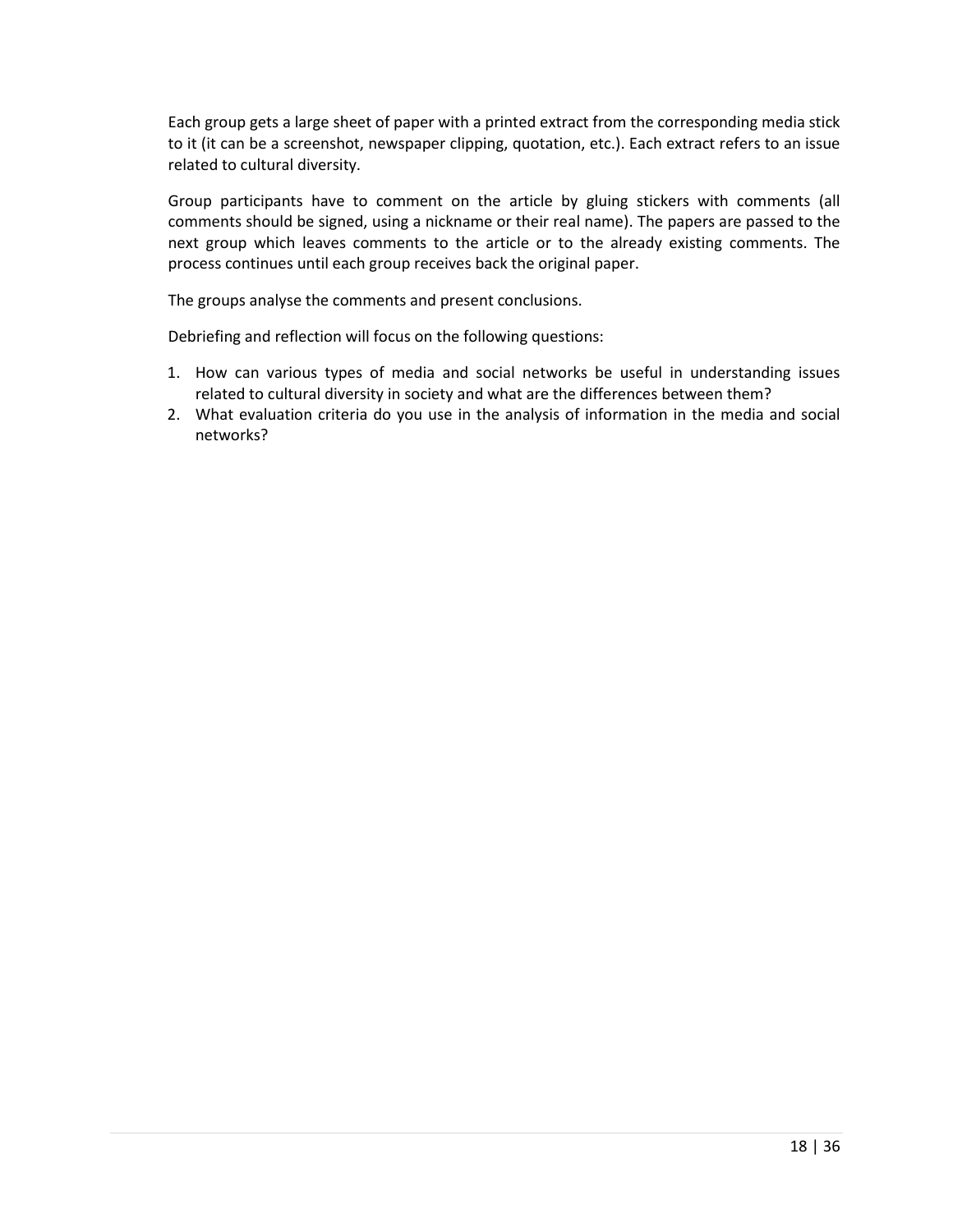### <span id="page-18-0"></span>**Without words**

#### **Tools proposed by the project partner in Belarus**

**Type of tool:** educational activity

#### **Competences:**

- Skills of listening and observing
- Analytical and critical thinking skills
- Communication skills
- Knowledge and critical understanding of language and communication
- Knowledge and critical understanding of the media
- Valuing cultural diversity

**Target group:** secondary and high school students

**Main goals:** 

- Development of students' abilities to use, analyse and evaluate information resources and social media networks and the way they reflect cultural diversity.

#### **Description:**

Each group gets a card with a media text describing a situation reflecting a cultural diversity issue. The task of the group is to make a drawing based on the text. Drawings are then passed to another group which needs to decode the message and comment on it. Then the situations and the comments are presented and discussed.

The main task of this game is to analyse the situation placed in the media, on the Internet or social networks, and identify constructive options of acting in such a situation and who can help.

Situations should not be invented, but taken from real media reports. Names of the participants and the names of geographical locations may be changed.

Situations related to sensitive cultural diversity issues, migration, refugees, war, perceptions of religion or interactions between people with different ethnic, religious or linguistic affiliations could be presented.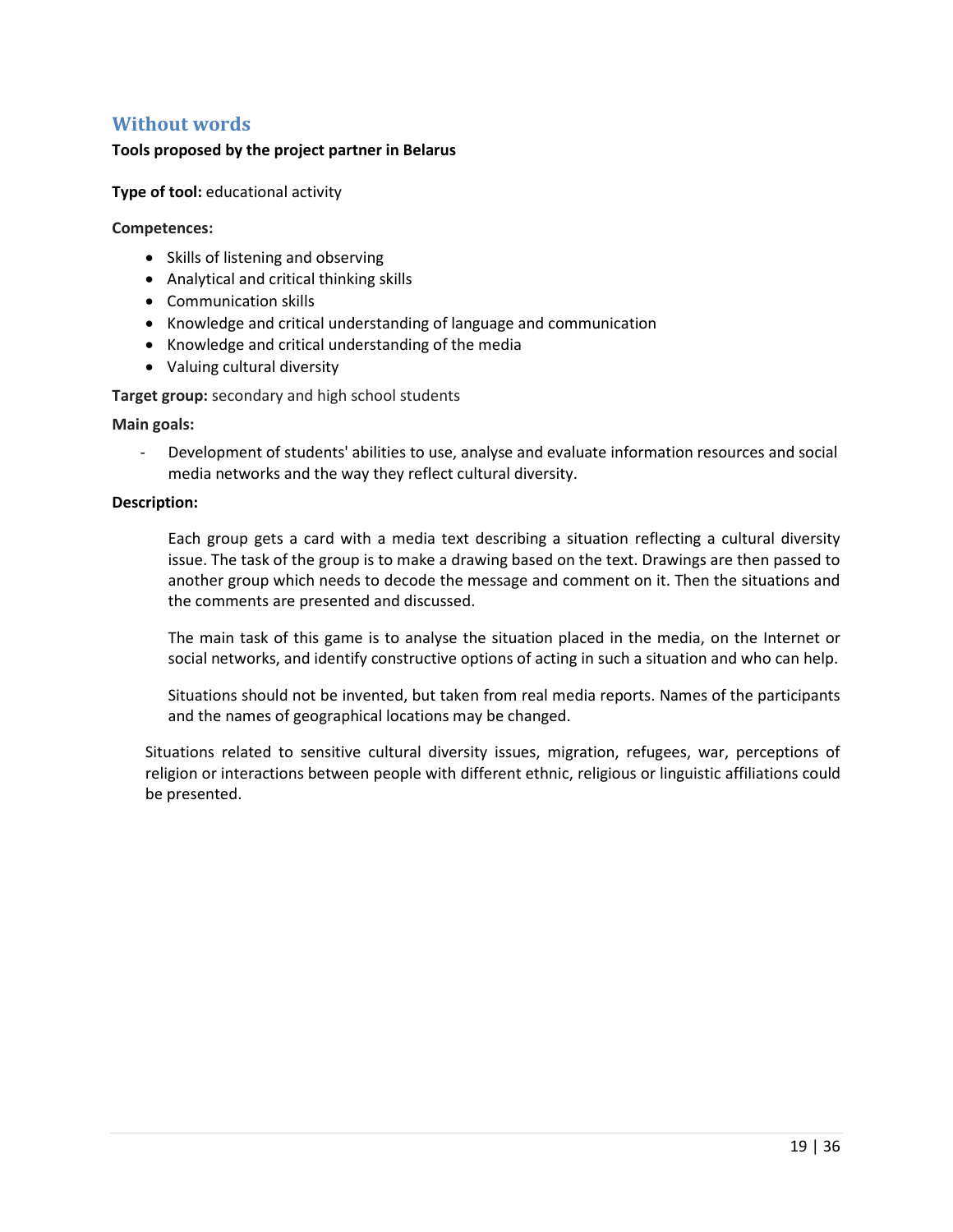# <span id="page-19-0"></span>**The Interview**

#### **Tools proposed by the project partner in Belarus**

#### **Type of tool:** lesson

**Competences:**

- Empathy
- Listening and observing skills
- Communication skills
- Knowledge and critical understanding of language and communication

**Target group:** secondary and high school students

**Main goals:** 

Interacting in an effective and appropriate way with people perceived as having different cultural affiliations.

#### **Description:**

*Warming-up exercise: "I am a Journalist":* Each student must continue the phrase "If I were (a) a journalist, I would write about ...".

#### **Main part**

Participants are divided in five groups. Each group will prepare a role-play of an interview with a person from another country or belonging to a minority group. One member of the group plays the role of the interviewee and another one will play the journalist asking the questions.

Each group will have time to prepare for the role play. With the support of all members of the group, questions and answers will be defined.

Each group will perform the role play in front of the whole class.

After having performed the interview the students-"journalists", a brief "press conference" is organized. Other students can ask additional questions or make comments.

*Final part:* Summing up the results and reflection.

Questions for debriefing and reflection:

- 1) What was special when preparing the interview in the fact that it was about a person from another country / belonging to a minority group? Was it difficult to identify what to ask and how would that person answer? Why?
- 2) What is the role of stereotypes in this exercise? Teacher should explain the concept if needed
- 3) What was similar and different between the role-play and the real interviews we see in the media with the respective category of people?
- 4) What evaluation criteria do you use in the analysis of information in the media and social networks?
- 5) What can we do to avoid manipulation and stereotyping through online media?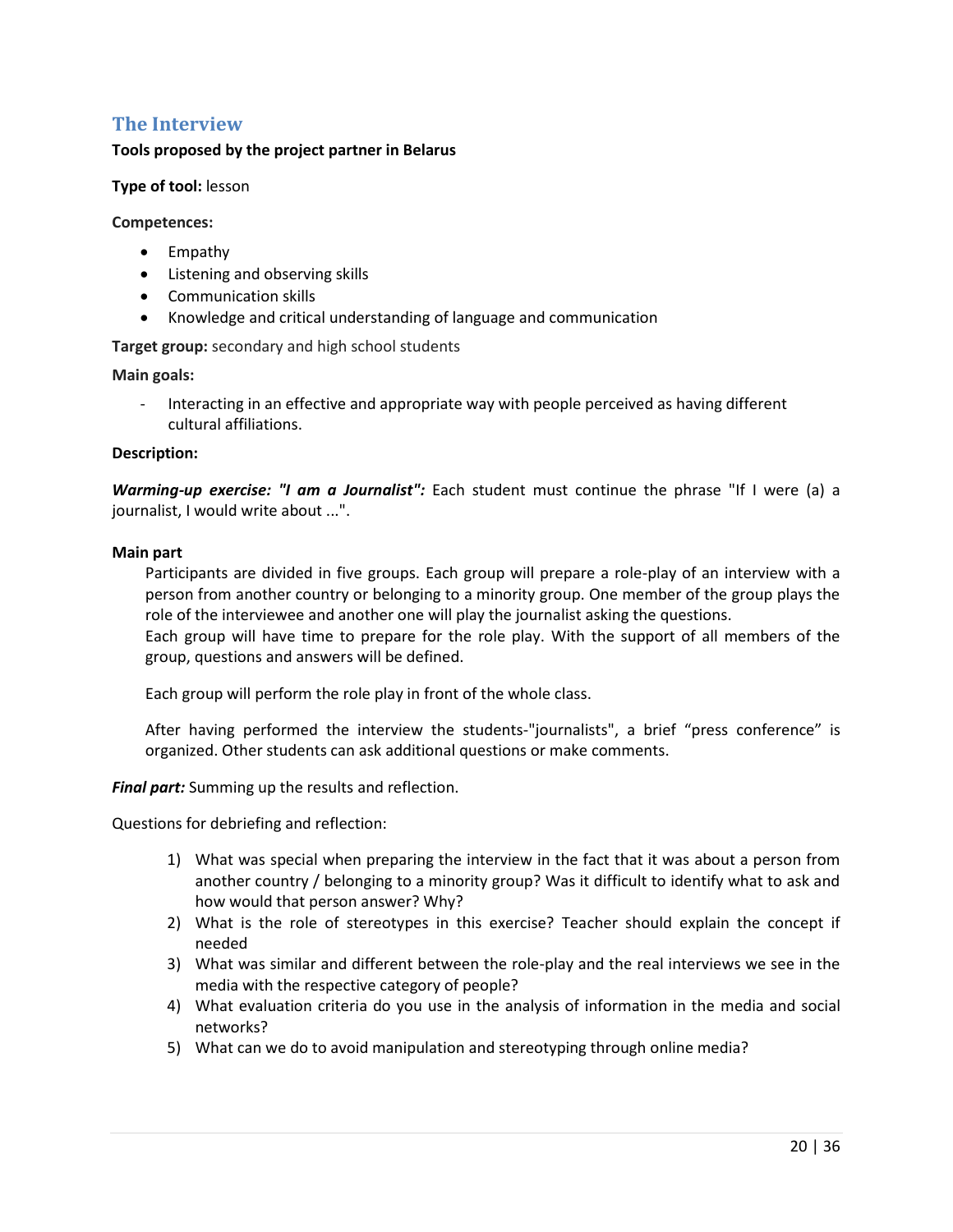# <span id="page-20-0"></span>**The curious educator**

#### **Tool proposed by the project partner in the Czech Republic**

**Type of tool:** quick reflection-based activity

#### **Competences:**

- Skills of listening and observing
- Linguistic, communicate and plurilingual skills
- Knowledge and critical understanding of the self
- Knowledge and critical understanding of language and communication

#### **Target group:** primary, secondary and high school

#### **Main goals:**

- to create a paradigm shift in the classroom and show that children possess expertise that is valuable to teachers (reverse classroom technique).
- to **create partnership** and foster mutual respect, because without partnership there is no discussion about values

#### **Description:**

This is an introductory activity which does not require any special equipment. Just find 15 minutes in any subject (if in school) to ask a few simple questions. Discussion will soon follow. Be curious and inquisitive. Ask about every single website/app/service, that the students use, in detail. There is no right or wrong answer, this activity is about sharing.

Sample questions

- What do you like best, from what the internet/modern technologies overall has to offer? Why?
- Which personalities you follow? Who are they? Why?
- What have you learned online? What was especially useful?
- What can't one learn online?

#### **Tips from users**

Bring a tennis ball (or any 'speaking object'), only the person with the ball can speak. This way you can ensure that everyone gets to speak his/her mind in a playful way.

Experience shows that older students (16+) who were raised and got used to "frontal education" might not be willing to share, even if we do our best to create a safe environment

Core ideas underlying activities:

- Promoting critical understanding of modern technologies for all involved generations: Teachers learn to appreciate, while young people learn to think critically about the devices and services that they got used to.
- Both educators and students possess unique know-how, which they can share, benefiting all involved.
- Above-mentioned equality creates space for building/deepening partnership among the educators and the educated.
- There is a technological revolution on its way and there is no way to stop it. It is for the best to adapt.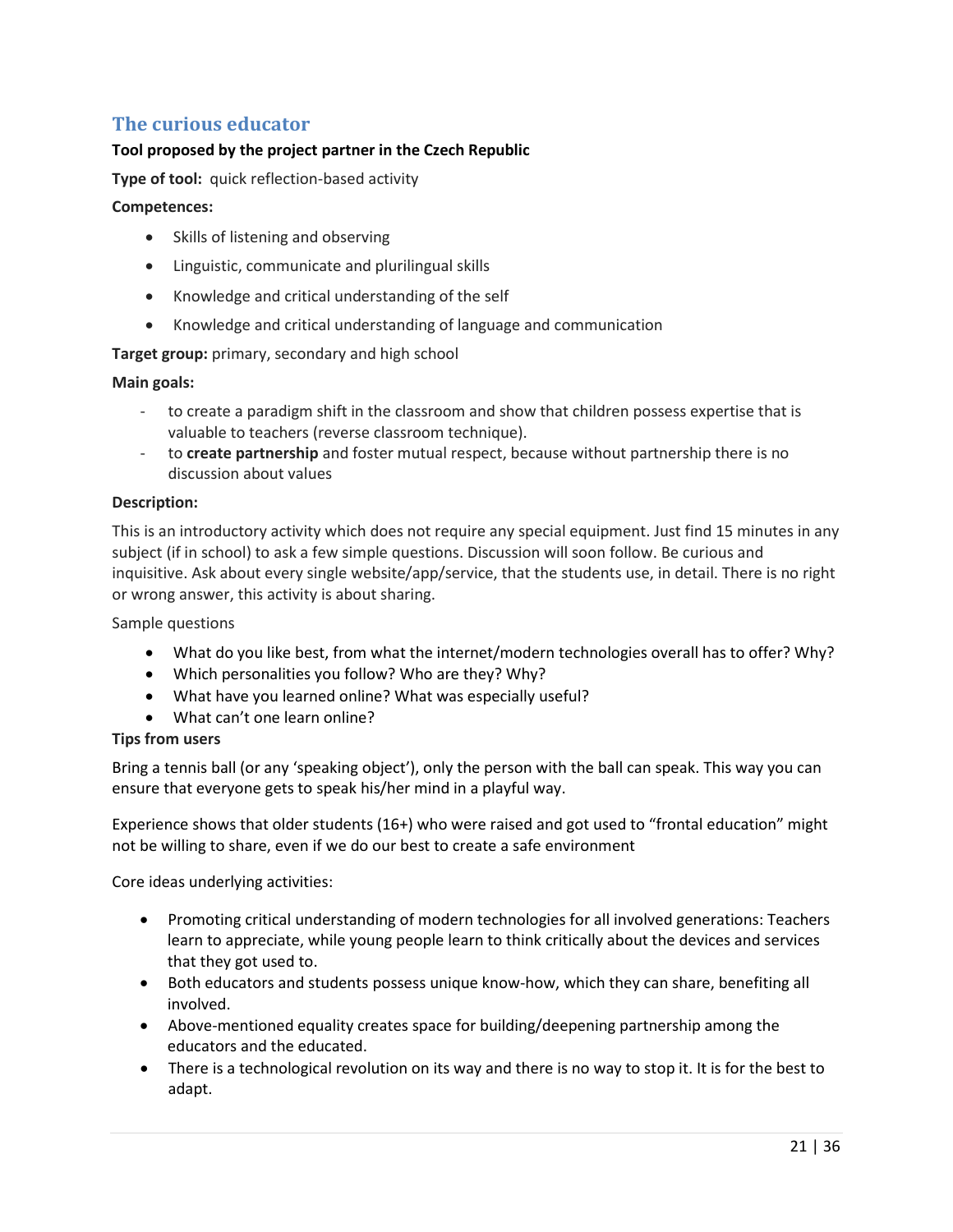# <span id="page-21-0"></span>**Mass-media and public opinion**

#### **Tool proposed by the project partner in Romania**

**Type of tool:** Educational activity

#### **Competences:**

- Knowledge and critical understanding of language and communication;
- Co-operation skills;
- Valuing cultural diversity.

#### **Target group:**  $7<sup>th</sup>$  grade students – secondary education

#### **Main goals:**

- Identifying information from different sources
- Analysing messages transmitted through online media
- Critical reflection on a sensitive cultural diversity issue

#### **Description:**

Methods used: case studies, problem solving, debate, brainstorming, observation

IT resources: laptop, projector, internet access

Preliminary task: 1 week monitoring of press articles published online on the following subject – "Roma ethnicity in Romania"

Tasks for the class:

- Search for key words and expressions relevant for the theme
- Debate the message transmitted through the press articles
- Identify solutions for improving the inter-ethnic relations
- Follow-up: organising an educational project within the community civic education

#### **Recommendations:**

- The rules of the exercise need to be well defined
- Students should be offered explicit diagrams to organize their work and collect information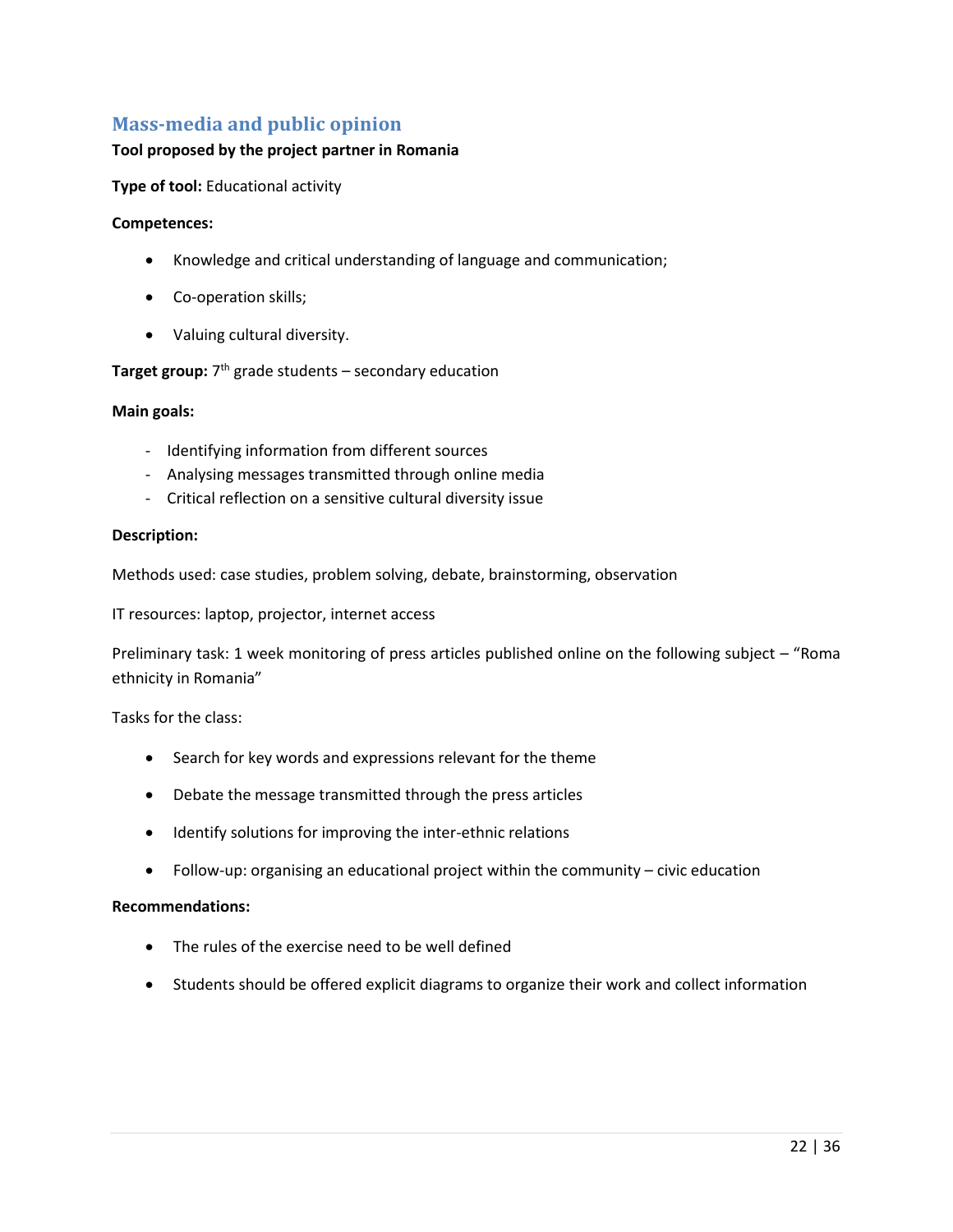### **Self-portrait**

#### **Tool proposed by the project partner in Romania**

**Type of tool:** Educational activity

#### **Competences**

- Knowledge and critical understanding of the self
- Analytical and critical thinking skills

**Target group:** 5<sup>th</sup> grade students, secondary education

#### **Main goals:**

- Critical reflection on self-image and the way we are perceived by others, offline and online

#### **Description**

1. Self-portrait (15 minutes)

- Self-portrait drawing
- Self-portrait text (at least 5 sentences)
- Self-portrait what your Facebook account says about you
- Discussing the results within groups

#### 2. How do my colleagues see me? (10 minutes)

- Each student will have a white paper stuck to his/her back
- His / her peers will write one positive word that, in their view, characterises the student
- Each student looks at the words collected on his / her paper

#### 3. Discussion (10 minutes)

- Discussion regarding the characterisations made the students who wish to make presentations in front of the class can do so.
- Discussion regarding the differences and similarities between the two characterisations: How do I see myself? How do the others see me?

4. Homework assignment (5 minutes)

write a letter with the topic "How do I see myself in 10 years?"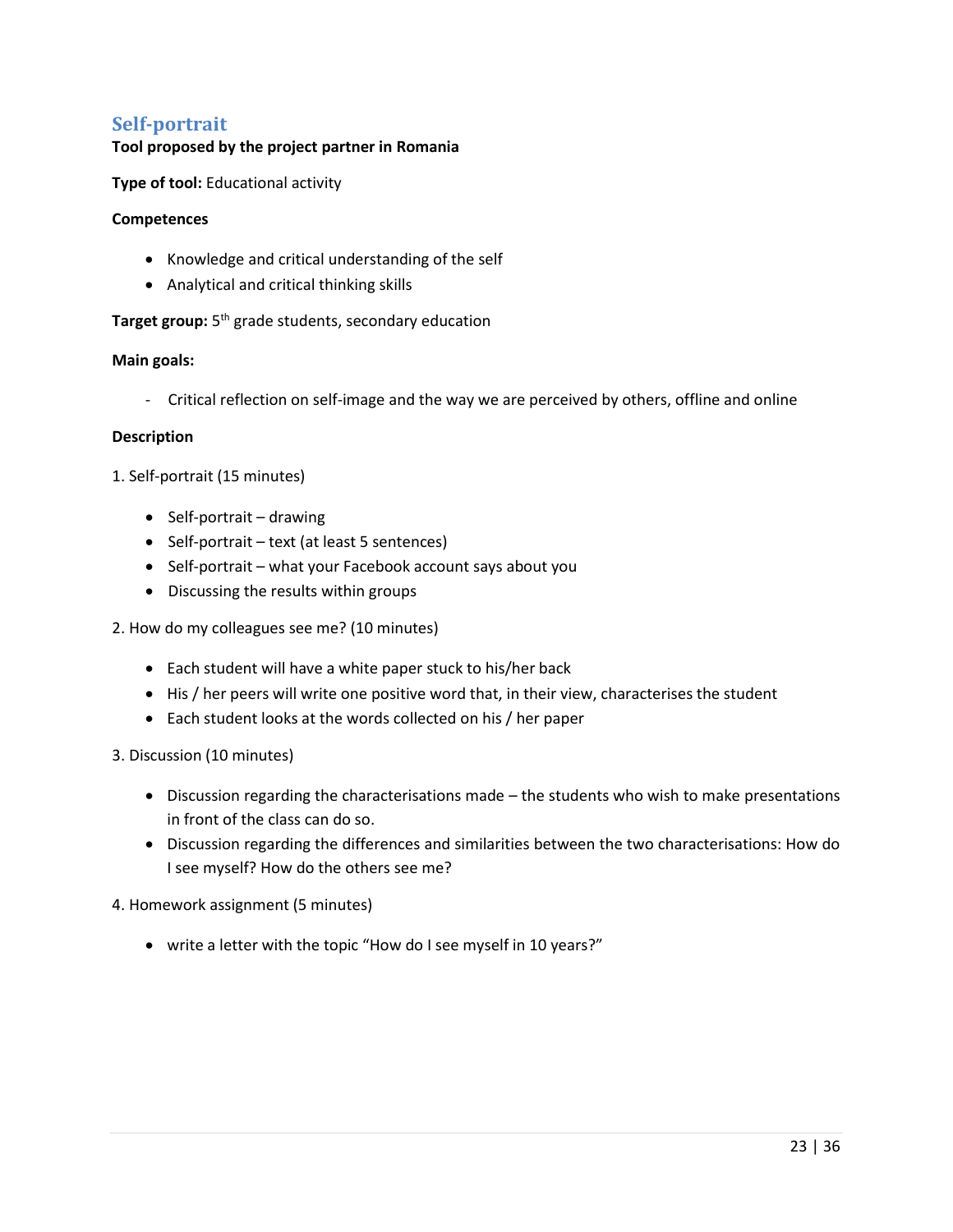# <span id="page-23-0"></span>**Safety on the Internet**

#### **Tool proposed by the project partner in Romania**

**Type of the tool:** Educational activity

#### **Competences**

- Analytical and critical thinking skills
- Valuing human rights and human dignity

**Target group:** students in gymnasium, secondary education

#### **Main goals:**

- Identifying advantages and disadvantages of using the internet;
- Forming and expressing opinions on different sources of information;
- Raising awareness of the dangers associated with the inappropriate use of the Internet;

#### **Description**

- *Discussion and debate:* What are the sources of information you use frequently?
- For what purpose are these sources of information used?
- In what environment do you find it easier to be yourself?

#### *Teamwork:*

Each team receives cards with advantages and disadvantages of using the internet. The task is to divide the cards in the two categories.

 Example: space of freedom of expression, possibility to keep in touch with friends, way of obtaining information, unfiltered and unchecked information, the risk of being abused etc.

*Presentation made by the teacher:* about rights and responsibilities in the online environment, freedom of expression, the right to education, the right of reply, confidentiality, the right to property, respect, safety of environment, correct information, personal security etc.

#### *Discussion:*

In your opinion, which of the following actions represents a violation of rights? What are the consequences of each violation?

- False tagging a person in the photo
- Uploading a photo you made to a concert where organizers banned photos or filming

*Case studies* – Students work in groups, identify problematic situations in the online environment and identify possible solutions. Example: Should a person under 18 be allowed to set up a meeting with a "friend" known on the internet?

*Evaluation method:* Students are asked to draw an image or write a word that describes how they felt during this activity.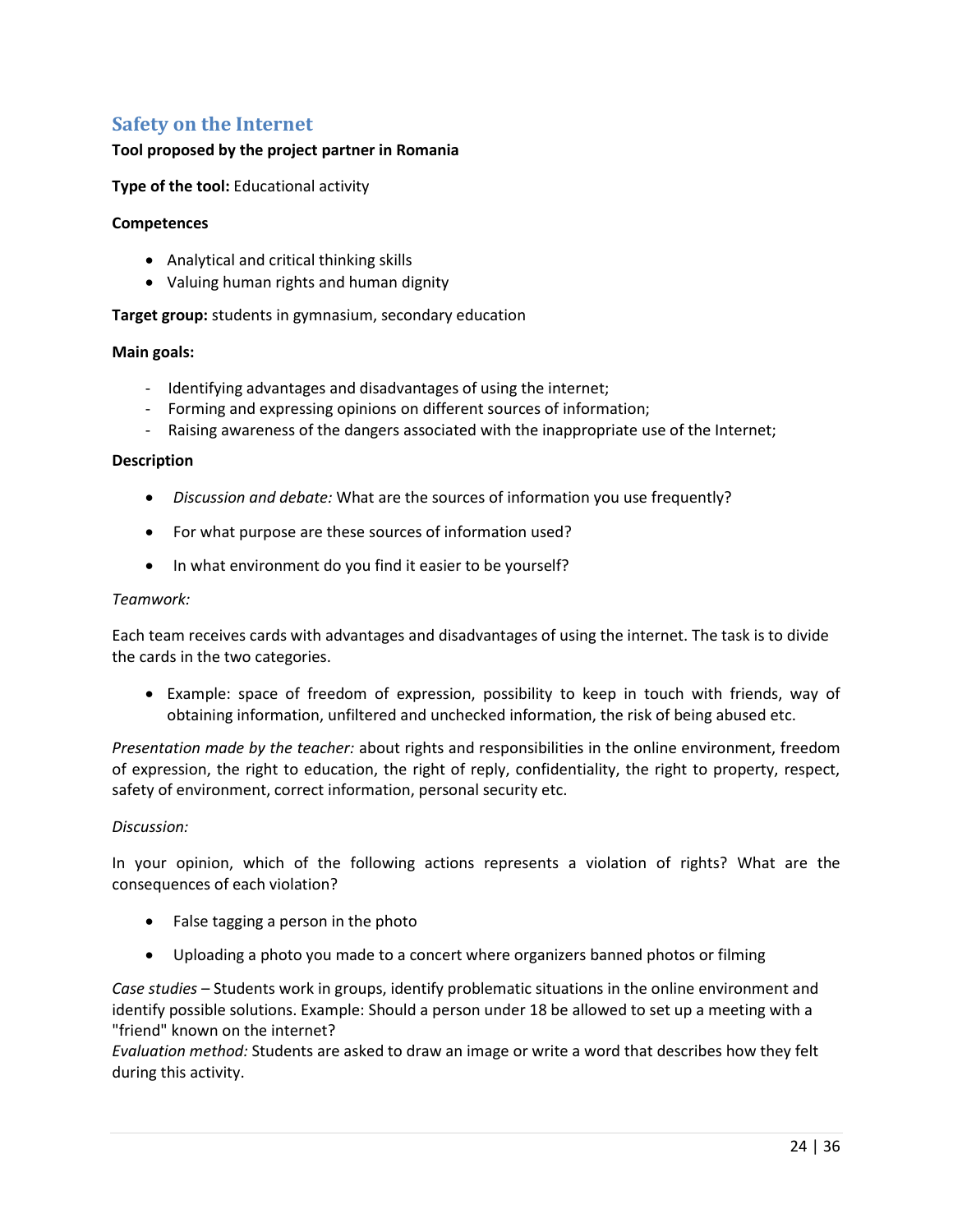# <span id="page-24-0"></span>**RESOURCES FOR TEACHER TRAINERS**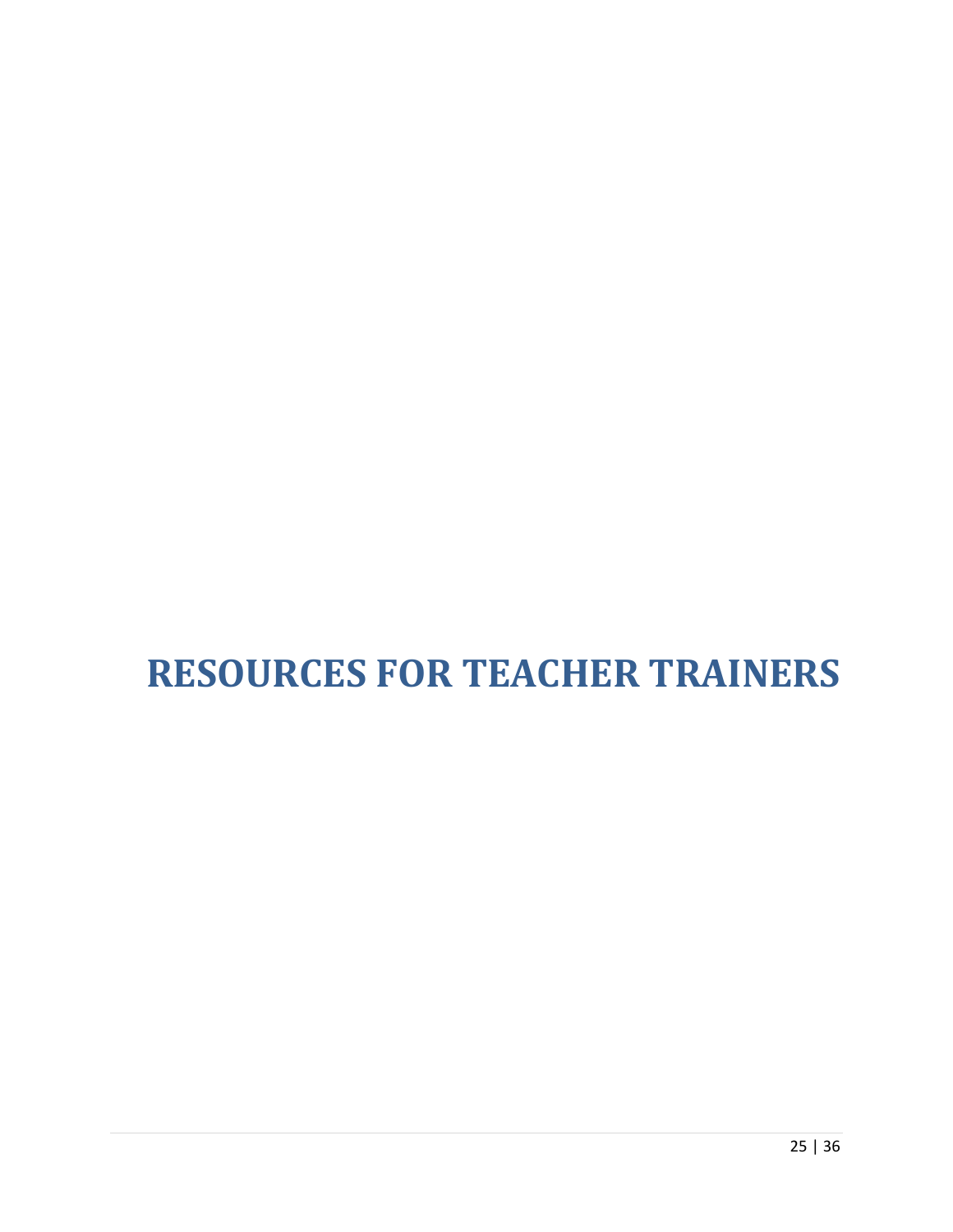# <span id="page-25-0"></span>**Online vs. offline – pros and cons**

#### **Tool proposed by the project partner in Croatia**

#### **Type of tool:** workshop for teachers

Adapted from the Training Unit Responsible attitudes and behaviour in the virtual social space. Digital [professionalism of teachers,](http://www.coe.int/t/dg4/education/pestalozzi/Source/Documentation/TU/TU_RESP_Kralj_EN.pdf) produced in the framework of the Pestalozzi Programme of the Council of Europe.

#### **Competences:**

- Analytical and critical thinking skills
- Linguistic, communicative and plurilingual skills
- Knowledge and critical understanding of the world: media and information

#### **Target group**: teachers

#### **Main goals:**

- to reflect critically about the online and offline worlds;
- to map advantages and disadvantages of online and offline communication;
- to discuss about the digital footprint;
- to raise awareness of privacy in the online world.

#### **Description:**

The lecturer introduces the different contexts in which young people are growing up and characteristics of every generation of people. The focus is put on the terms "millennials" and "digital natives".

Participants are divided in pairs and asked to discuss about

- a. positive side of offline communication.
- b. negative and critical side to offline communication.

After the discussion of each topic, the main findings are shared in the plenary.

Participants watch video materials regarding advantages and disadvantages of the internet. Participants should stay in pairs. They are shown the first video in which some of the disadvantages are shown [\(https://youtu.be/crUS3so\\_PlA\)](https://youtu.be/crUS3so_PlA). After watching the video, they discuss in pairs to find more reasons why internet is a "bad" thing. The findings are shared in the plenary. The second video is shown [\(https://youtu.be/54UN5ae9E0M\)](https://youtu.be/54UN5ae9E0M) with positive sides of the internet and the procedure is repeated (watch video – discuss – find additional reasons to support the claim – sharing in the plenary).

The discussion starts with the following questions: *Could you live without Internet? Why? What makes internet good or bad? Can I do something about that? Do you believe that students can understand the positive and negative aspects of internet? Do you have examples of good practice of using internet in your classroom?*

Trainers connect the findings with the privacy aspects and call out pairs to a challenge. They should use their smart-phones or other devices, for 15 minutes, to find as much information as possible about their pair. The results are shared in the plenary. In the end, the concept of digital footprint is introduced and a video about digital footprint is presented: [https://youtu.be/F7pYHN9iC9I.](https://youtu.be/F7pYHN9iC9I)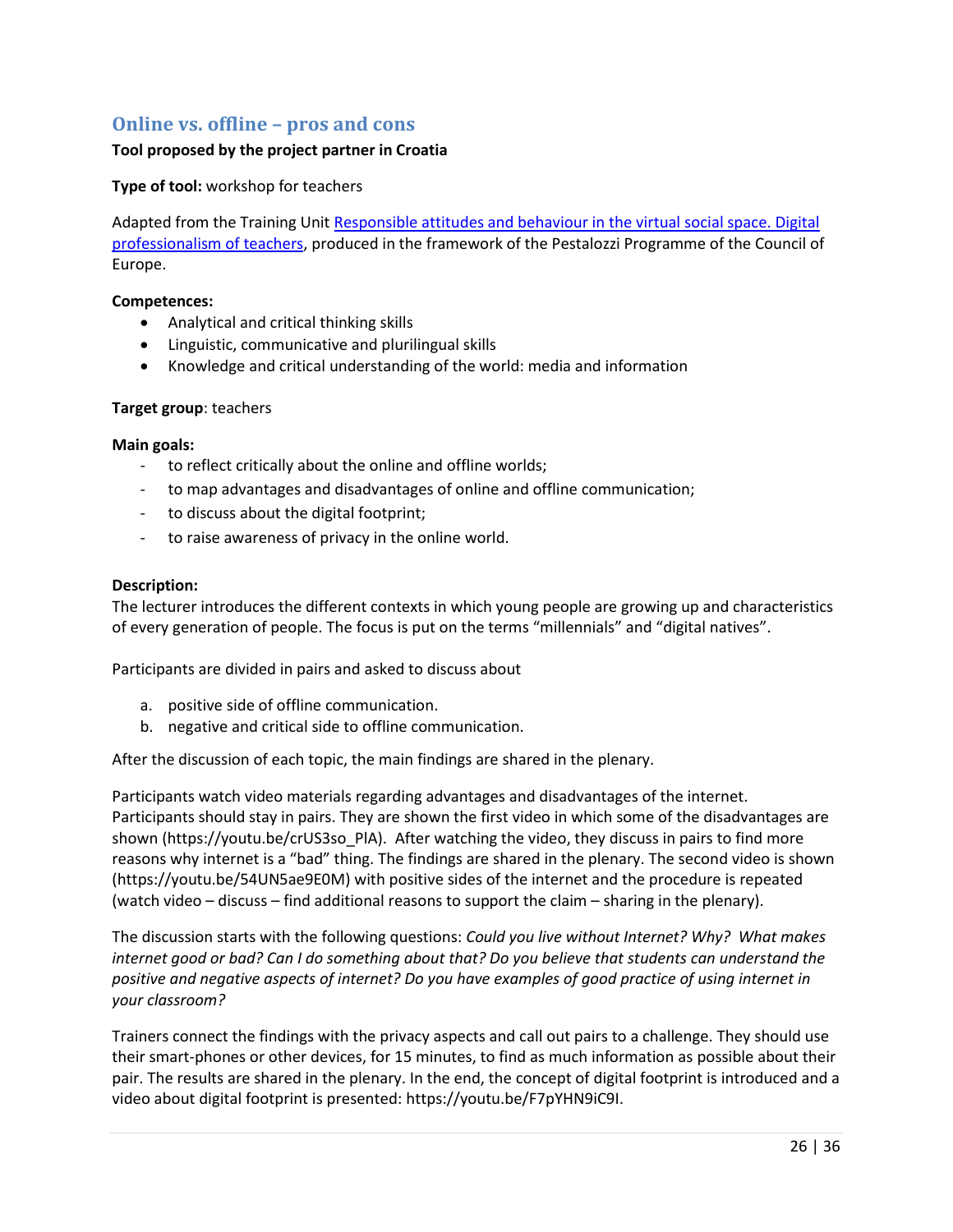# <span id="page-26-0"></span>**Digital pupils – what do they need?**

#### **Tool proposed by the project partner in Croatia**

**Type of tool:** workshop for teachers

#### **Competences:**

- Analytical and critical thinking skills
- Linguistic, communicative and plurilingual skills
- Knowledge and critical understanding of the world: media and information

#### **Target group**: teachers

#### **Main goals:**

- to discuss about digital literacy of pupils;
- to think about the possible competences young people need in order to communicate democratically online;
- to discuss about potential problems and possible solutions in introducing CDC in the online space.

#### **Description:**

Participants are divided in groups. Each group starts by drawing on a flipchart paper the shape of a full body of a pupil. In the groups participants should discuss the following and write the answers in the part of the body of pupil:

- **head:** what kind of knowledge do pupils need to have in order to use internet and social media?
- **arms:** what kind of skills do pupils need to have in order to use internet and social media?
- **chest and belly:** what society and schools can do to support pupils to understand and learn how to use the internet and social media? Which obstacles and issues can occur and what are the possible solutions?
- **legs:** what social media do your pupils use on everyday basis?

Posters are presented and discussion continued about the competences for democratic culture of pupils. The session is closed with the list of potential issues and solutions in teaching social media and internet.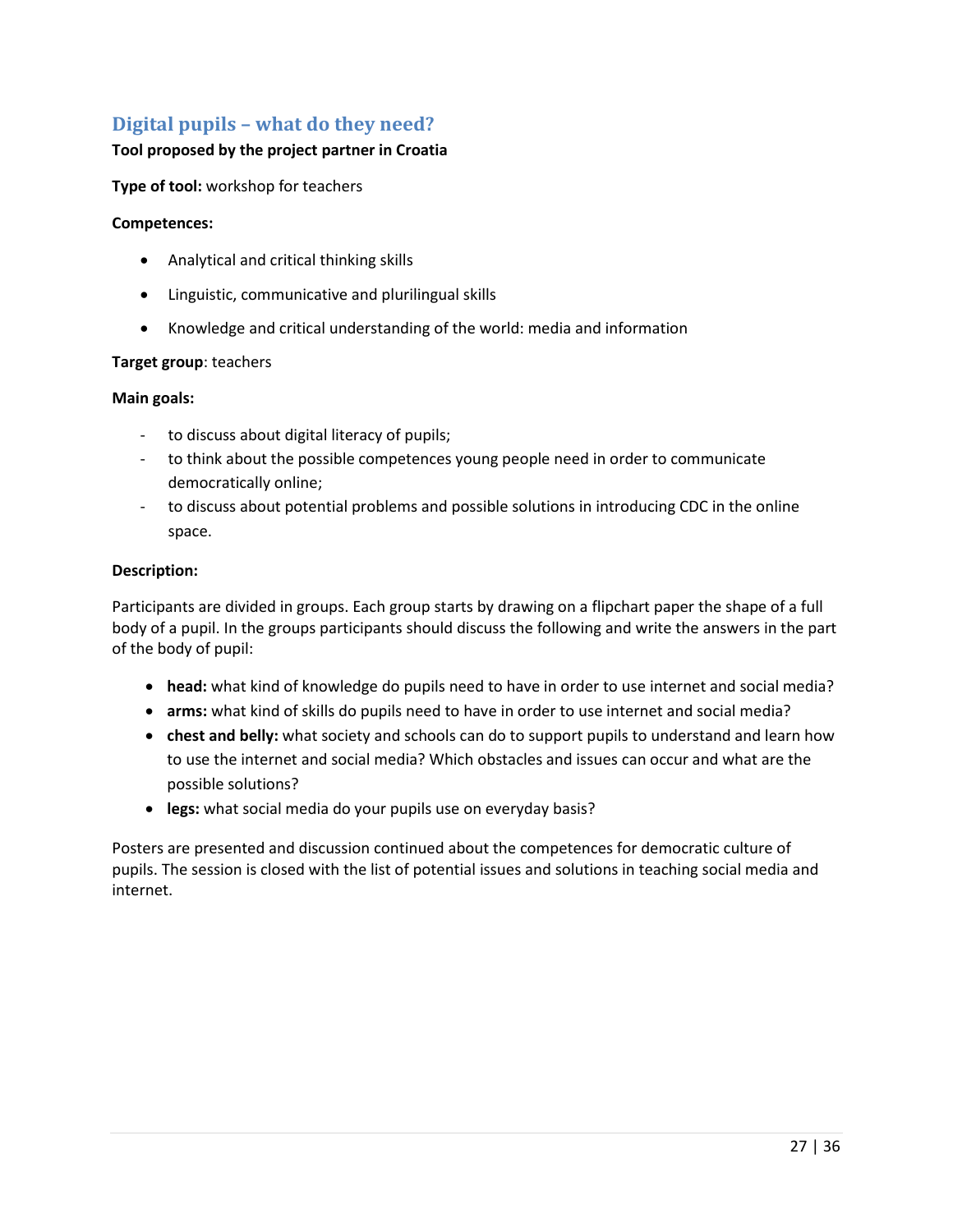# <span id="page-27-0"></span>**Project day – prepare an online campaign**

#### **Tool proposed by the project partner in Croatia**

**Form of the tool:** workshop for teachers

#### **Competences:**

- Analytical and critical thinking skills,
- Linguistic, communicative and plurilingual skills,
- Knowledge and critical understanding of the world: politics, law, human rights;
- Co-operation skills;
- Flexibility and adaptability;
- Respect;
- Valuing human dignity and human rights

#### **Target groups**: teachers, pupils

#### **Main goals:**

- to learn basic steps of preparing online campaigns;
- to learn more about advantages of online campaigns;
- to create a project which can be implemented within the school environment;
- to stimulate experiential learning.

#### **Description:**

At the start of the session, participants are asked the following questions:

*What campaigns do you remember? What was their aim? Who was the target audience? What was used to attract the target audiences? What did attract you personally to follow the campaign? What media was used?*

After participants have shared their answers, trainers present some of the successful campaigns, such as *No hate speech movement*, *Media literacy campaign*, *Energy efficient school campaign*, as examples of good campaigns already implemented. The online aspect of each campaign will be underlined. Specifically, talking about advantages of online campaigns, trainers give input about the importance of a quality organisation of online campaigns and on what can be achieved with them. The discussion will point out the advantages, such as – reach, easy cooperation, low price, creating a brand, publicity, easy access to information, hyperlinks, social gathering.

Participants are than divided in groups and have a task to design a campaign – either only online, or both online and offline, with the main focus on the prevention of hate speech towards certain groups.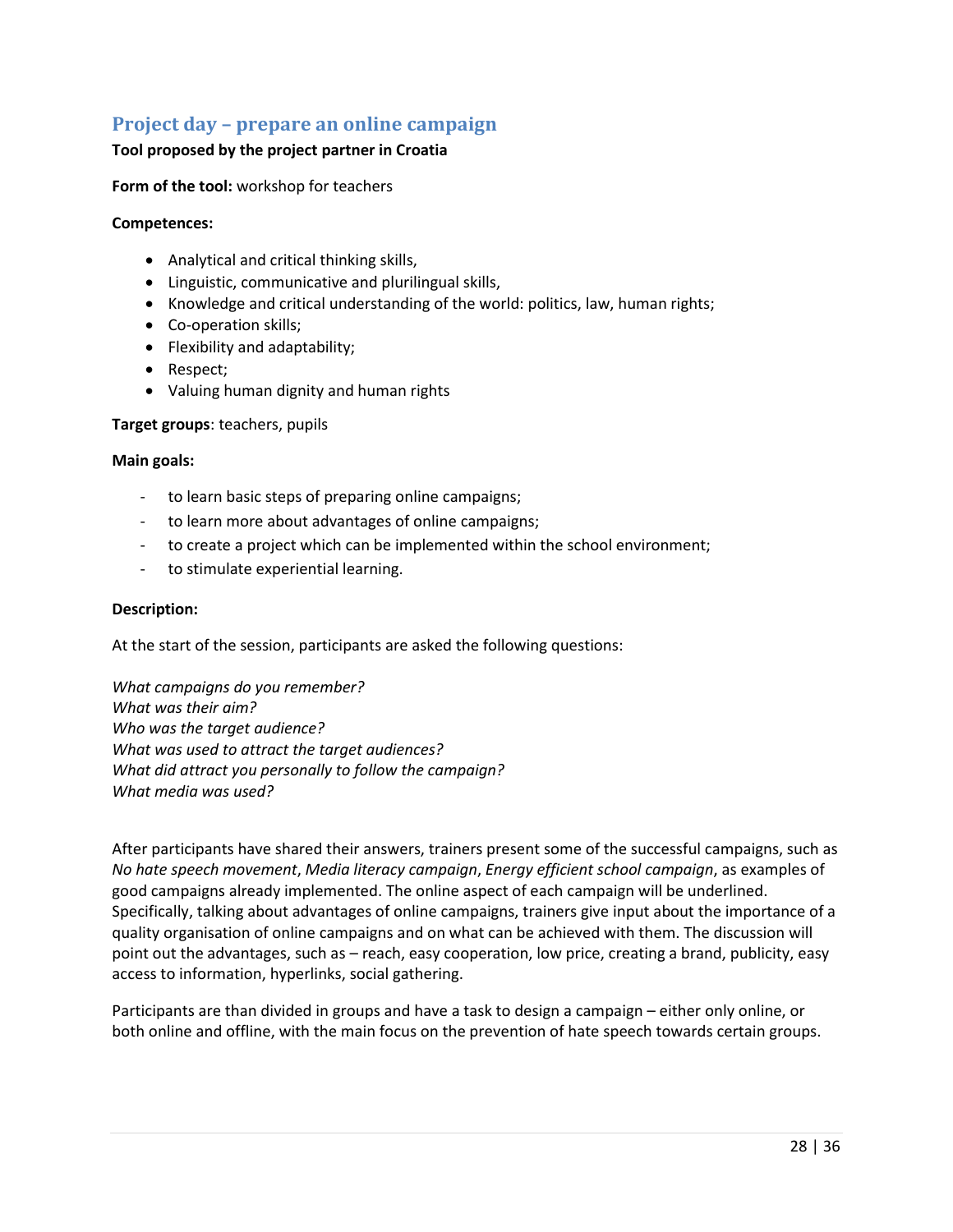They have the following task:

- choose a target group you are going to be addressing with the campaign (people with disabilities, LGBT persons, Roma people, etc.);
- describe the specific issue you want to address with the campaign;
- choose the method how you want to tackle the issue (e.g. making a project day, competition, discussion, workshops…);
- define goals, which need to be SMART (specific, measurable, achievable, relevant and time bound);
- define activities and key message;
- what online resources and social media are you going to use in order to enhance your message;
- prepare a short teaser a video or a short play of 30 seconds to attract potential audiences.

Groups work on their campaign, with the help of trainers. In the end, presentations are held, feedback given and discussion held around these questions: Can these campaigns be implemented in the school environment? Why yes? Why not? How would pupils react to this kind of exercise? Is it possible to implement such a campaign with pupils?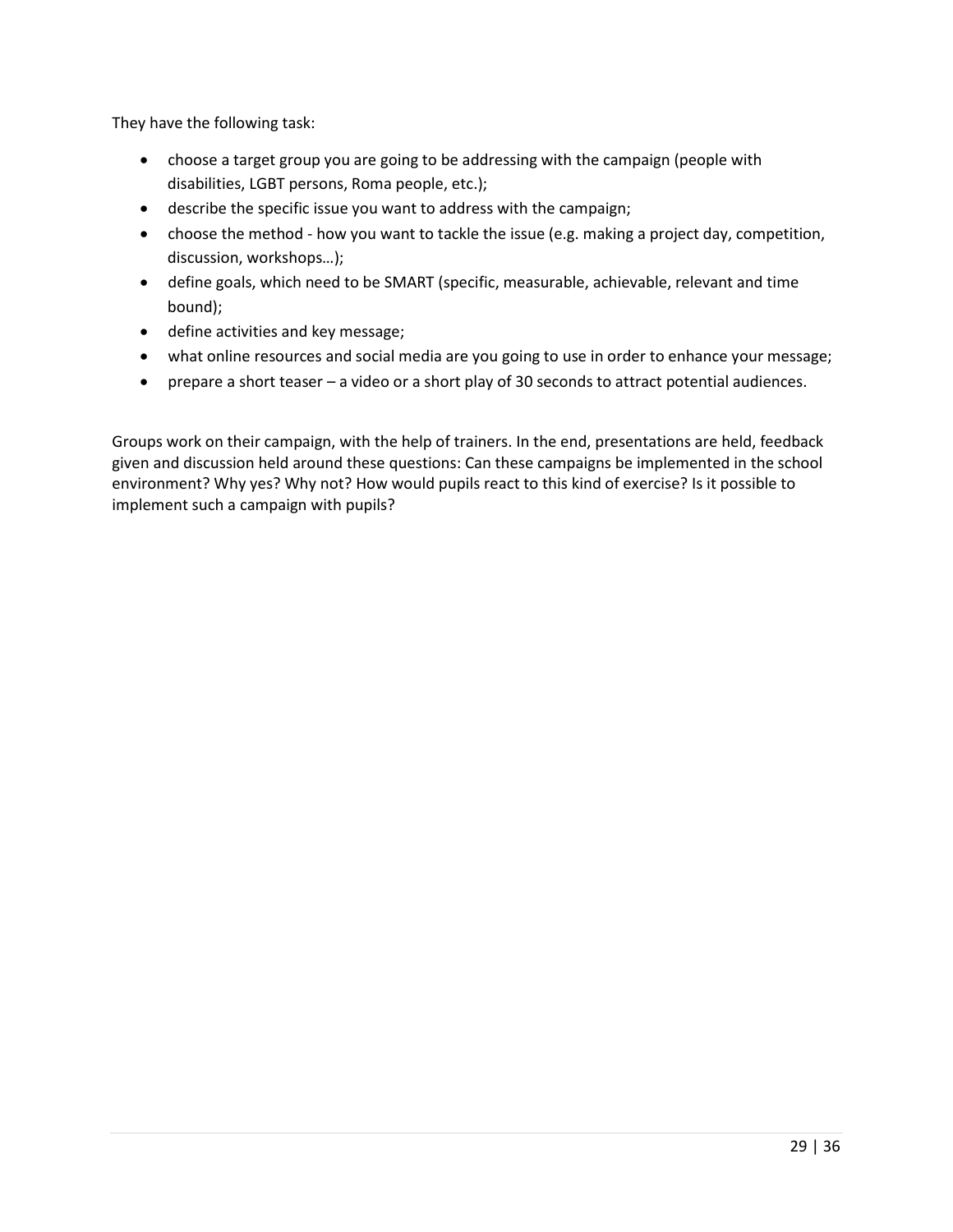# <span id="page-29-0"></span>**How to use online tools in everyday teaching?**

#### **Tool proposed by the project partner in Croatia**

**Type of tool:** presentation with a showcase of possible tools

#### **Competences:**

- Analytical and critical thinking skills
- Knowledge and critical understanding of language and communication
- Flexibility and adaptability
- Tolerance of ambiguity

#### **Target group**: teachers

#### **Main goals:**

- to introduce different tools for teaching online;
- to enhance critical thinking towards own subject and how the online tools can affect teaching methodologies;
- to share and discuss usefulness of different tools.

#### **Description:**

Participants are introduced to the session. They are told that we will explore different tools that can be used in their teaching practice. For participation in these activities, participants should have their smart phone or laptop with them. Trainers explain how to use the tools listed below, with practical testing:

- **Kahoot** used for quizzes, especially for reflection purposes and testing what pupils have learned;
- **•** Polleverywhere used for creating real-time word clouds and receiving feedback from pupils for certain topics;
- **Classkick** gives the opportunity to create different tasks and give real-time feedback to students for each assignments; students can also ask for help if needed;
- **Popplet**  for making brainstorming exercises with pupils;
- **Edmondo**  connecting with pupils and parents;
- **Plickers** tool in which teacher can ask a question and scan the answer of each pupil with their smartphone;
- **Storyjumper**  tool which is useful for creating stories with pupils and enhance their creativity;
- **PowToon** pupils can use this to create a video animation on certain topic given by their teacher;
- **Toondo** tool used for creating comic books and stories, which helps in enhancing storytelling skills and creativity.

Participants are than asked to reflect on their own teaching practice and see how those tools can be used in their teaching context.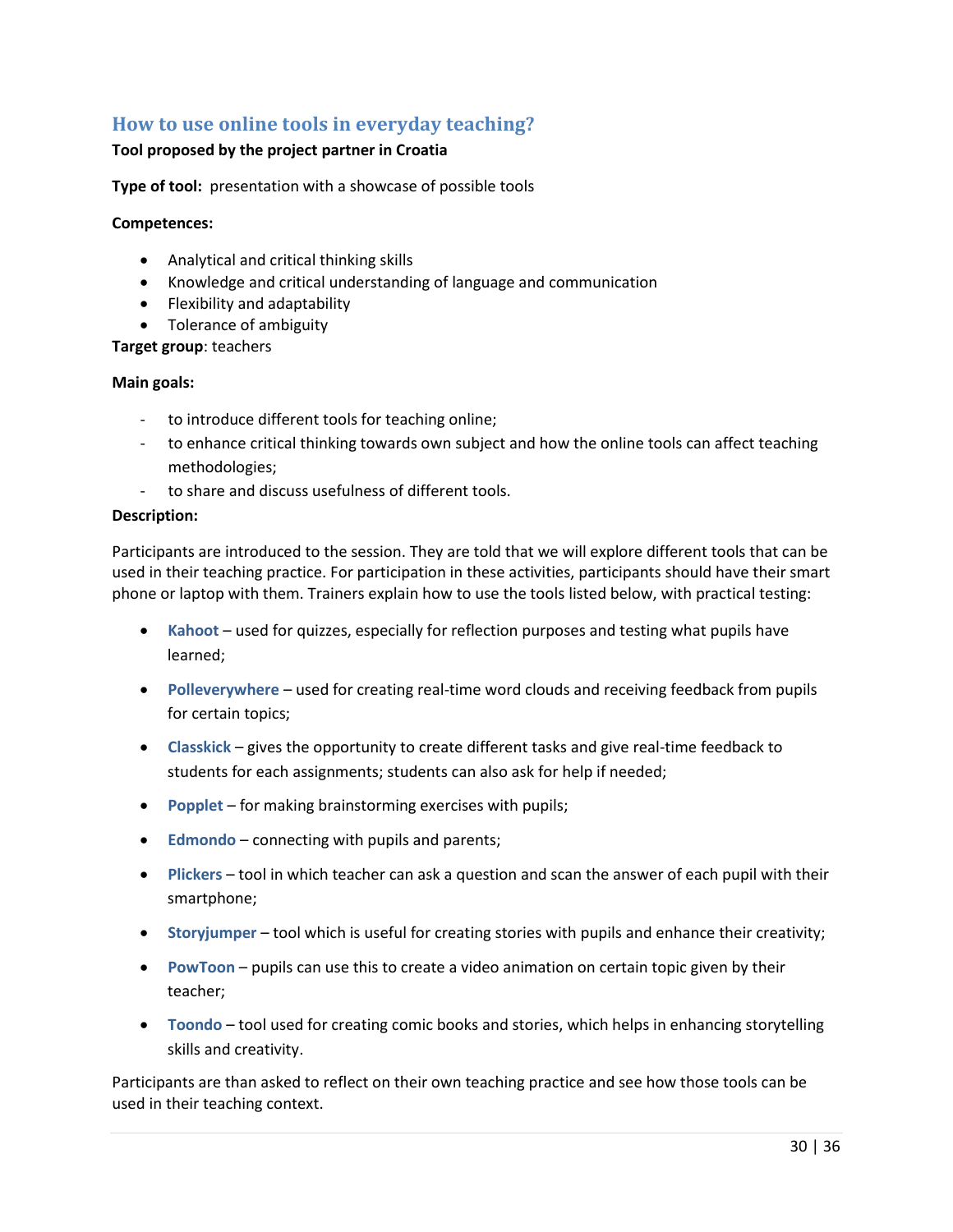# <span id="page-30-0"></span>**Stereotypes and prejudices in the media**

#### **Tool proposed by the project partner in Croatia**

**Type of tool:** workshop for teachers

Adapted from Compass - [A manual for Human Rights Education with Young People,](http://www.coe.int/compass) Council of Europe

#### **Competences:**

- Valuing human dignity and human rights
- Openness to cultural otherness and to other beliefs, world views and practices
- Empathy
- Knowledge and critical understanding of the world: politics law, human rights, culture, cultures, religions;
- Analytical and critical thinking skills
- Skills of listening and observing

#### **Target group**: teachers

#### **Main goals:**

- to introduce the concepts of stereotypes and prejudices;
- to raise awareness of stereotypes and prejudices in society;
- to discuss stereotypes and prejudices in the media;
- to analyse examples of popular culture and connect them with prejudices.

#### **Description:**

Participants are introduced to the concepts of stereotypes and prejudices. Participants are then called out to the activity. Everyone receives one role, with detailed explanation of the role and they should not show their role to anyone. Trainers ask a set of questions in order that participants go into their role:

How does your regular day look like? When did you wake up? What did you have for breakfast? What did you do during morning hours? What did you do in the afternoon? Where are your friends and family? At what time did you go to sleep that day?

Afterwards, they are called out to stand in one line and instruction is given. The trainer will read out loud a series of statements. They should make a step forward if the situation of their role corresponds with the statement.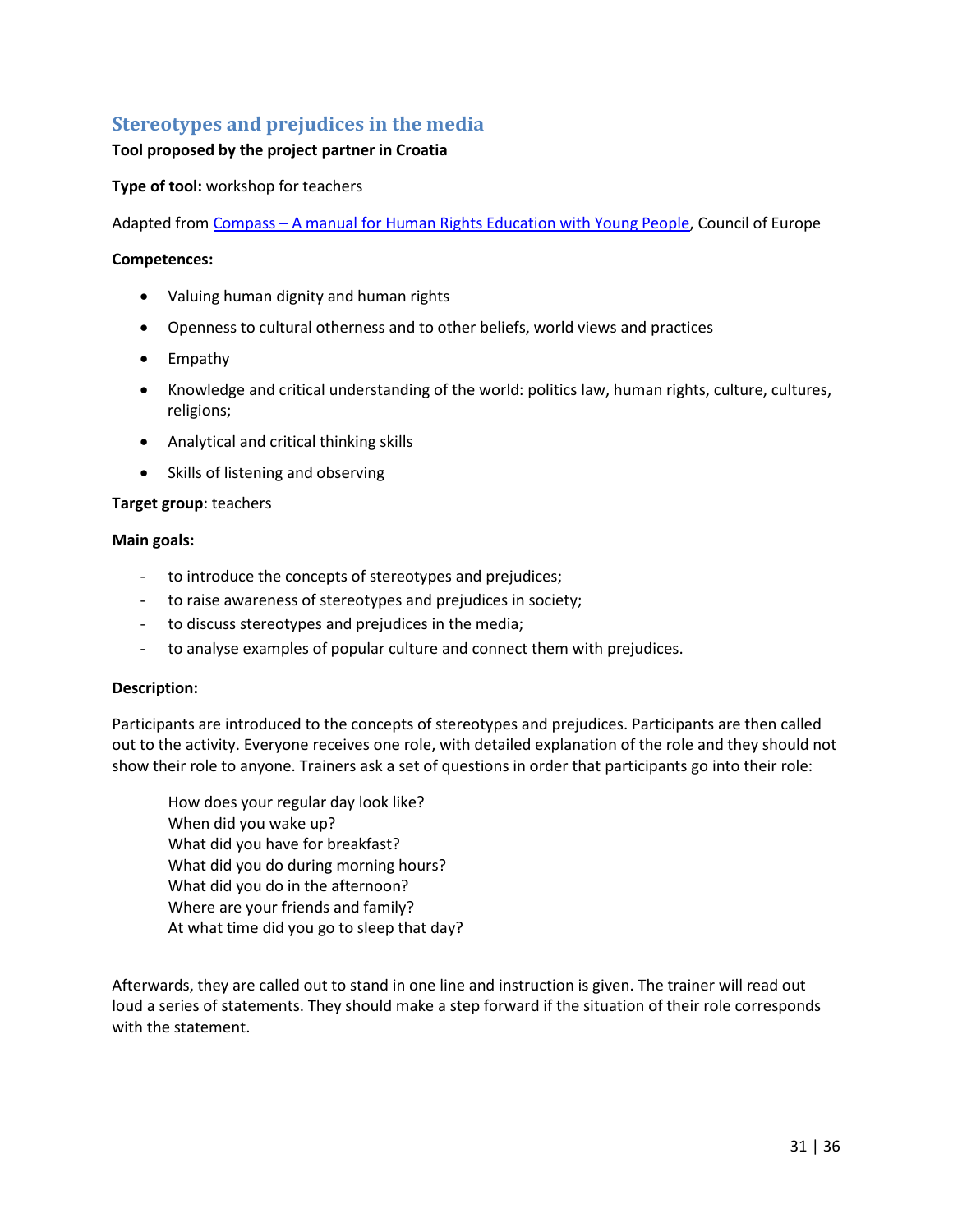Some of the statements could be:

*`I have a house and internet' `I am not scared for my future' `I feel the future of my children is safe' `I have never been assaulted verbally in the media and physically in the street'*

When all the statements have been read, roles are revealed and participants are followed through the debriefing process: "How was it in your role? How did you feel? What did you realise?" Participants are than called out to think what we as society can do in order to prevent the big gap between certain categories of citizens. It is also good to ask them what we can do on individual level.

Participants are introduced to the topic of stereotypes and prejudices in the media. By using, for example, references to relevant works, such as `White' by Dyer (1997)<sup>6</sup> and McQuail's Mass Communication Theory  $(2010)^7$  a presentation is made on how the media create stereotypes. During theory explanation, participants are asked several questions, such as:

*How are heroes portrayed in action movies? How are women portrayed in romantic comedies? How are people portrayed in reality shows? Do these representations reflect the reality?* 

Based on this, participants are introduced to the next activity. They are main character in a reality show where they need to select a person who is going to help them create new life in space, out of several candidates. The person they need should be an engineer, communicative and friendly. On each step, different additional elements are shown and participants need to choose a person to eliminate from the competition. So, the process looks like this:

| Round 1: | Ali              | Jamie      | Mohamed                                                                                      | Eva | (fire one person) |
|----------|------------------|------------|----------------------------------------------------------------------------------------------|-----|-------------------|
| Round 2: | Ali Al-Fatousi   | Jamie Knox | Mohamed Campbell Eva Rodriguez (fire one person)                                             |     |                   |
| Round 3: | Picture is shown |            |                                                                                              |     | (fire one person) |
| Round 4: |                  |            | Some characteristic is shown – e.g. physical abilities, disabilities, etc. (fire one person) |     |                   |

etc.

 $\overline{a}$ 

In the last round, qualification is shown the participants. Debriefing is made:

*How did you choose the persons? Why? Can this influence on our views? Do some people discriminate against only on one person's name? Gender? Looks? Physical abilities? Sexuality? What consequences can this kind of reasoning have? Why is this kind of perception wrong?* 

<sup>6</sup> Dyer, Richard (1997), White, London, Routledge

<sup>7</sup> McQuail, Denis (2010) McQuail's Mass Communication Theory, 6th edition, London, Sage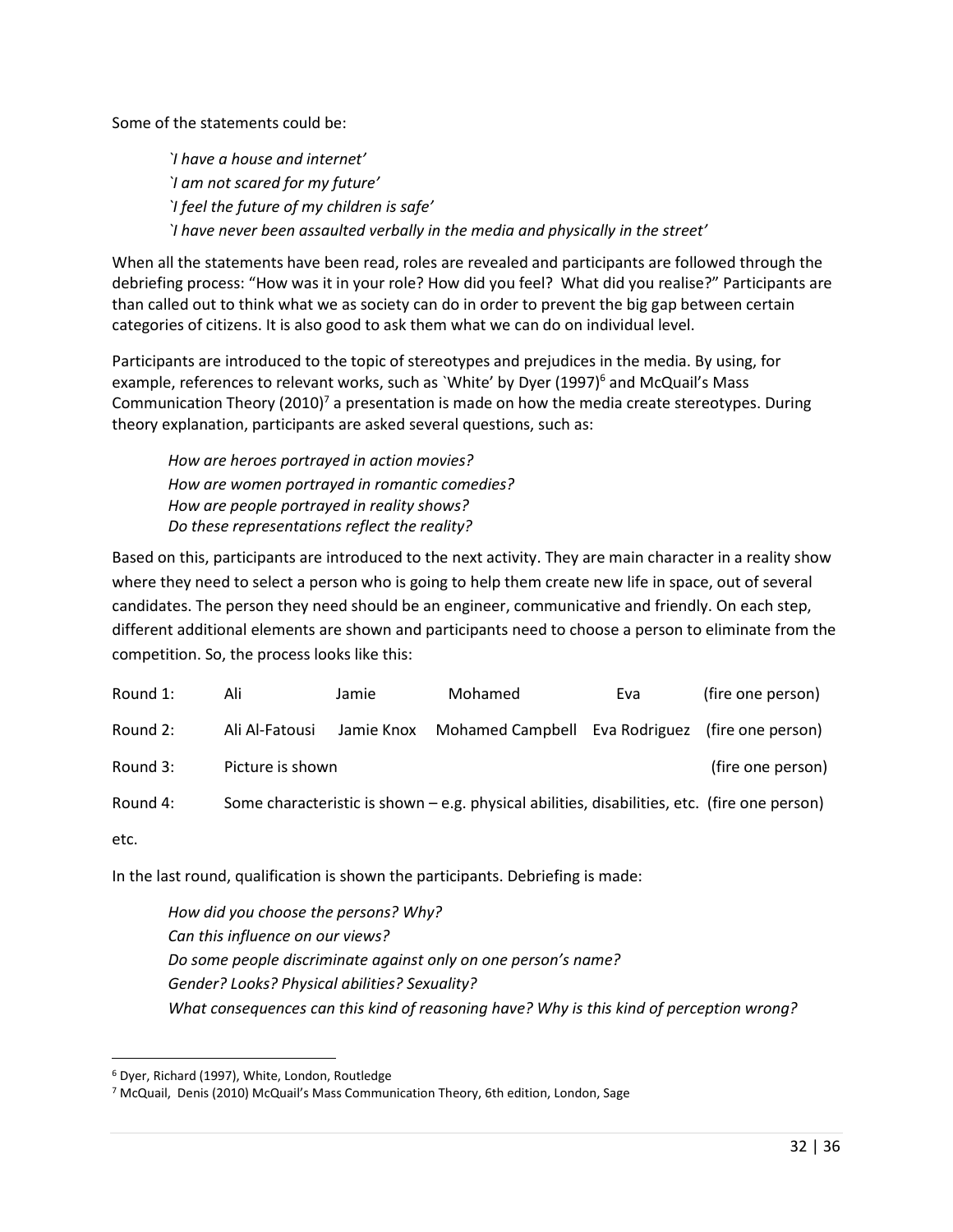In the end, connecting all exercise with the real life, a music video from Shakira and her song Waka-Waka is shown to the participants. They are asked different questions:

*What is really good in this video? How are people represented? How are power and success presented? What languages are used in the video? Does it show stereotypes? In what way?*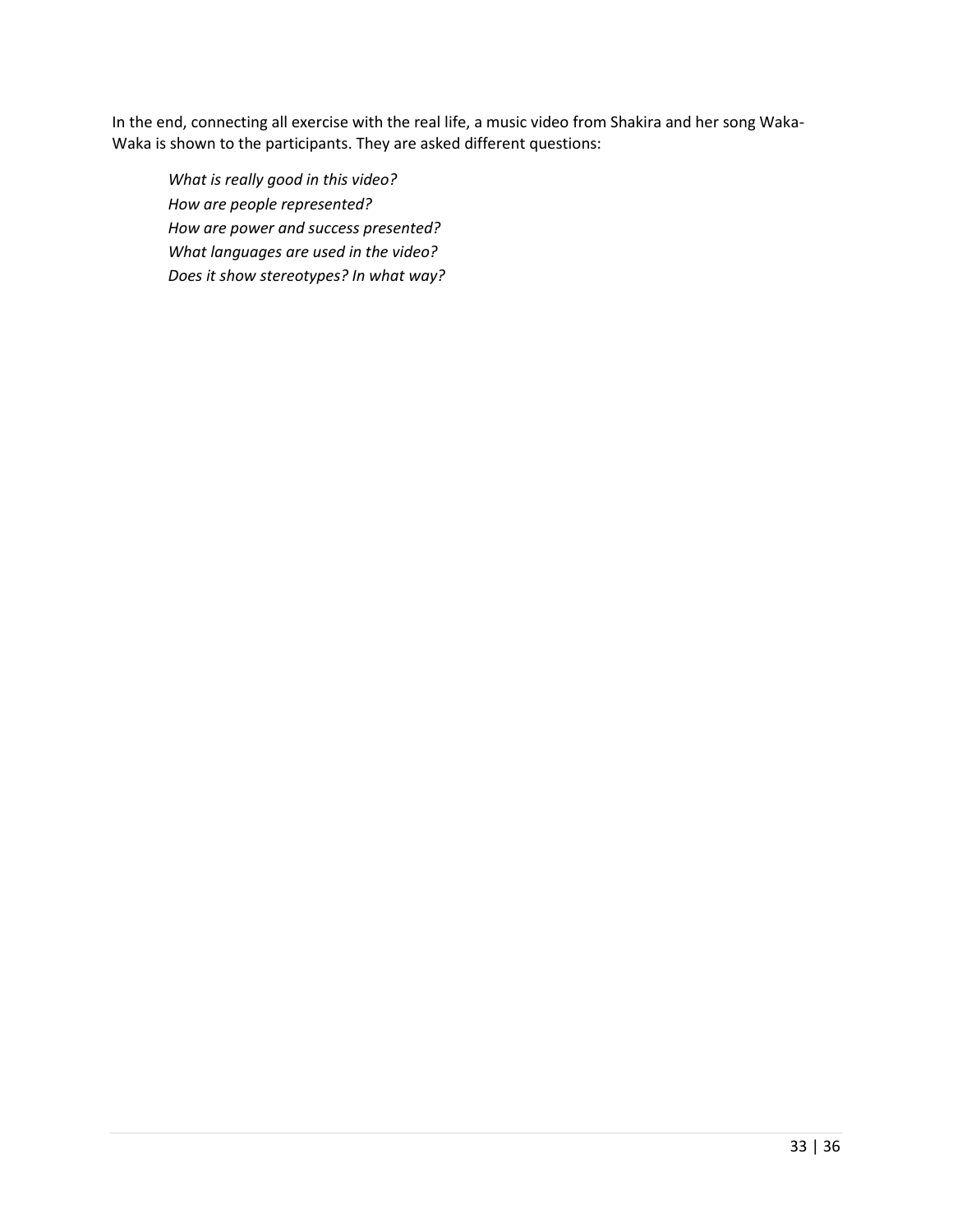### <span id="page-33-0"></span>**Lesson Scenario Sheet**

#### **Tool proposed by the project partner in Serbia**

#### **Type of tool:** workshop and resource for teachers

This Lesson Scenario Sheet is an improved version of the form for lesson preparation currently used by teachers in Serbia. This improved version recognizes Competences for Democratic Culture (CDC) and information and communication technology (ICT) in a student-centred approach to teaching.

#### **Competences:**

All competences for democratic culture

#### **Target group:** teachers

#### **Main goals:**

The main goals of the tool are

- to include work on competences for democratic culture in all levels of education
- to encourage usage of smartphones/internet and ICT in class,
- to help teachers include these aspects in the lesson planning and lesson implementation, more specifically, to connect learning outcomes, targeted competences with teachers' and students' activities, with special focus on CDC and ICT.

#### **Description:**

During the workshop, teachers are divided in several working groups and receive detailed oral instructions for the group exercise. They are provided with the sheet below to fill in, as well as with the model of competences for democratic culture and Bloom's taxonomy, as support materials. The criteria for division in working groups are based on level of education and subjects taught. Teachers teaching similar subjects should be grouped together in case matching of exact subjects is not possible. This scenario tool can also be elaborated individually. Time foreseen for the activity is 60 minutes. Each group will present their scenario and receive feedback from facilitators and from the rest of the group, to improve it.

The main difference to the usual lesson-planning sheets that the teachers in Serbia use for lesson preparation is the addition of the following categories: competences for democratic culture, activities of students and Media/ ICT resources used.

#### **Tips from users:**

The lesson scenario sheet can be used for subject specific lesson planning or for thematic planning, combining several subjects, in general, vocational and arts education, in primary and secondary schools. Teachers found the tool useful, with strong possibility of application (and replication). It contains elements that are familiar to them and in line with their practice, while introducing new aspects which lead to enriching lessons.

Appropriate time for elaborating the lesson scenario could be extending to 2 hours, if the group counts more than 3 members. When done individually, lesson scenario preparation might take less than 60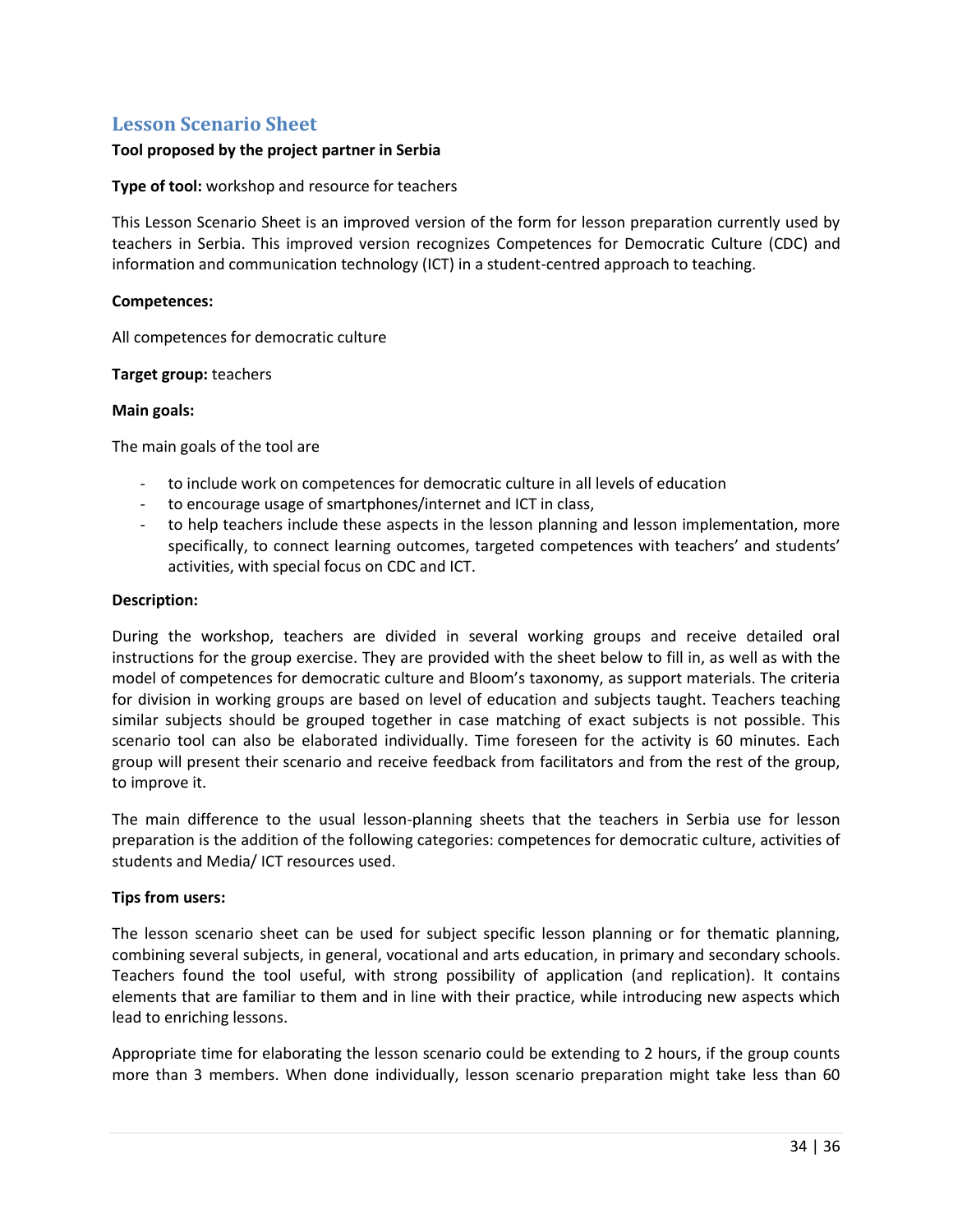minutes. The more experienced with developing it teachers become, the less time they will need to finalize it.

Apart from the time challenge, another challenge was supporting the lesson with an adequate smart phone/ media and ICT tools, due to the various reasons: lack of teachers' knowledge of such tools, lack of ICT equipment or internet in schools etc.

The column "students' activities" was also valuable to teachers, as it helps them focus on students and estimate to which extent their lesson is interactive, rather than focusing only on teacher's actions (usual lesson plan contains only detailed narration of teachers for the whole lesson, without indication of pupil's active engagement).

| Lesson Scenario |                                                             |                                   |                               |  |                           |  |  |  |
|-----------------|-------------------------------------------------------------|-----------------------------------|-------------------------------|--|---------------------------|--|--|--|
| Subject(s)      |                                                             | Grade                             |                               |  | Team members (optional)   |  |  |  |
| Unit            | <b>Competences for Democratic Culture</b>                   |                                   |                               |  |                           |  |  |  |
|                 | Educational goals of the lesson/workshop                    |                                   |                               |  |                           |  |  |  |
|                 | Outcomes (formulated using the verbs from Bloom's taxonomy) |                                   |                               |  |                           |  |  |  |
| Time:           | Activities of<br>teacher:                                   | <b>Activities of</b><br>students: | Methods and forms<br>of work: |  | Media/ICT<br>(mandatory): |  |  |  |
|                 |                                                             |                                   |                               |  |                           |  |  |  |
|                 |                                                             |                                   |                               |  |                           |  |  |  |
|                 |                                                             |                                   |                               |  |                           |  |  |  |

*Lesson Scenario Sheet*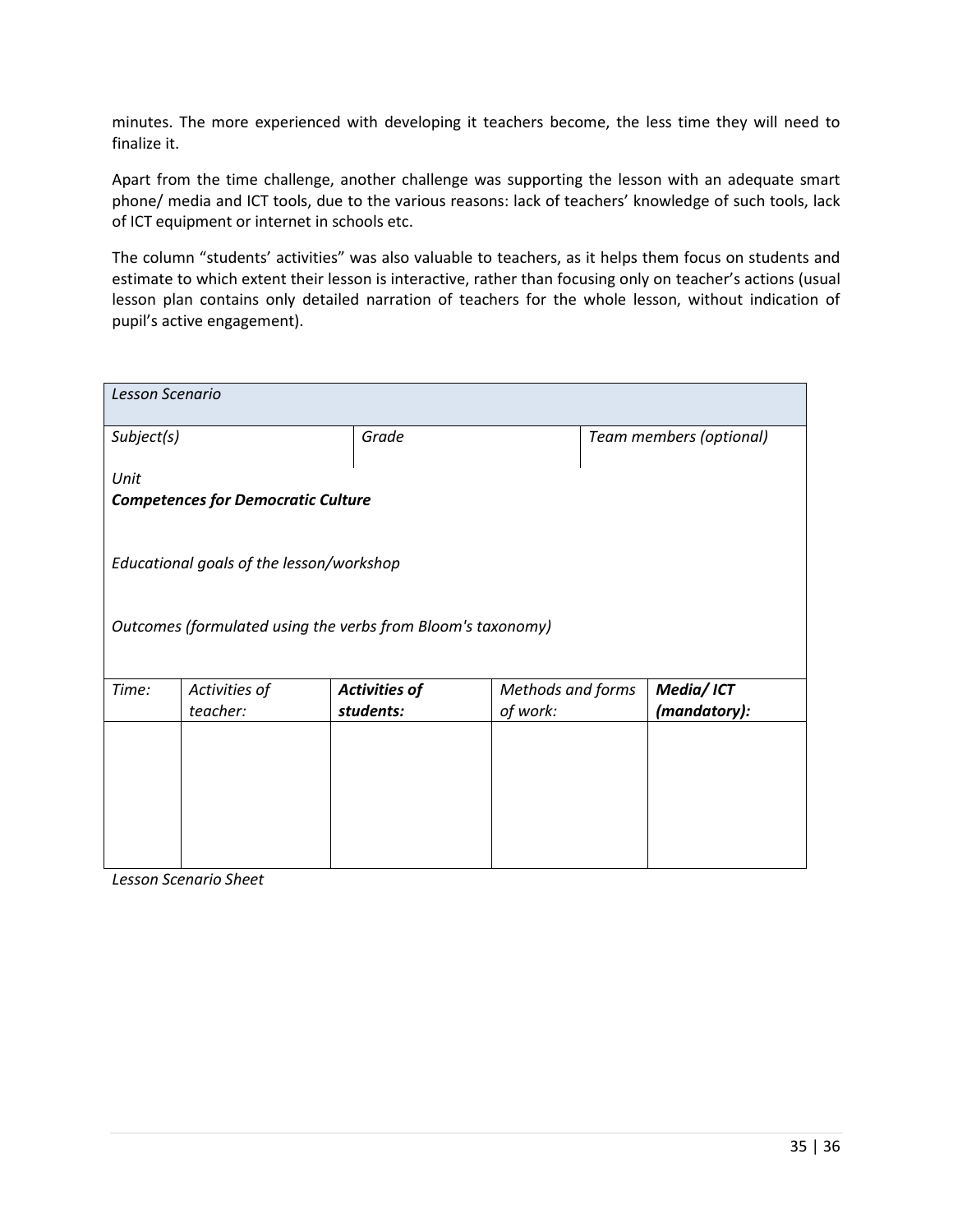# <span id="page-35-0"></span>**REFERENCES**

Council of Europe (2016) [Competences for democratic culture -](http://rm.coe.int/CoERMPublicCommonSearchServices/DisplayDCTMContent?documentId=09000016806ccc07) Living together as equals in culturally [diverse democratic societies](http://rm.coe.int/CoERMPublicCommonSearchServices/DisplayDCTMContent?documentId=09000016806ccc07)

Kralj, Lidija (2015) Training Unit [Responsible attitudes and behaviour in the virtual social space.](http://www.coe.int/t/dg4/education/pestalozzi/Source/Documentation/TU/TU_RESP_Kralj_EN.pdf) Digital [professionalism of teachers,](http://www.coe.int/t/dg4/education/pestalozzi/Source/Documentation/TU/TU_RESP_Kralj_EN.pdf) In Ildikó Lázár (Ed.) Pestalozzi Training Resources, Pestalozzi Programme, Council of Europe.

Brander, P., De Witte, L., Ghanea, N., Gomes, R., Keen, E., Nikitina, A. & Pinkeviciute, J. (2012). Compass: [Manual for Human Rights Education with Young People](http://www.coe.int/compass)*.* Strasbourg: Council of Europe Publishing

Dyer, Richard (1997), White, London, Routledge

McQuail, Denis (2010) McQuail's Mass Communication, Theory. 6th edition, London, Sage